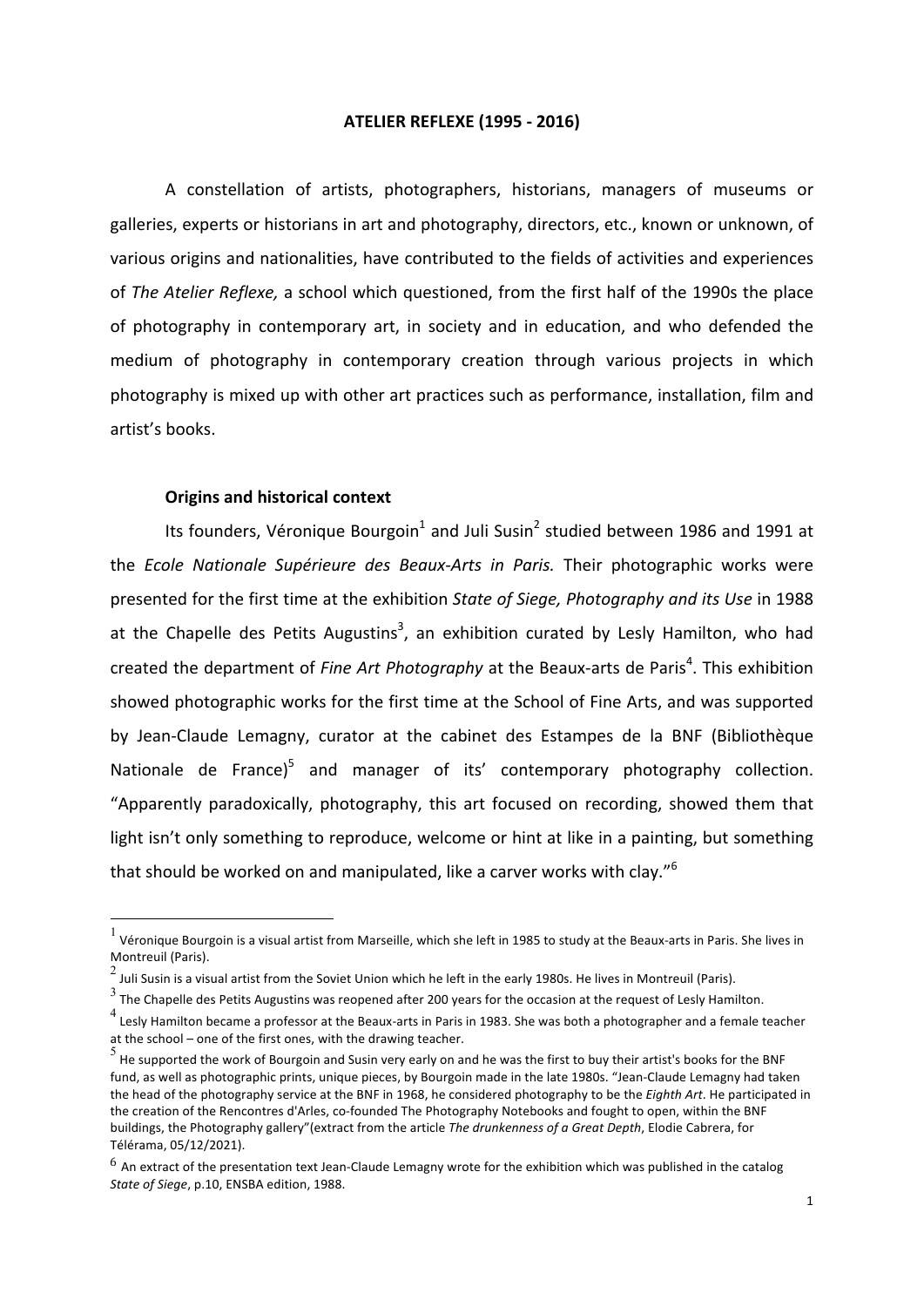"At that time, at the end of the 1980s, the photography of Bourgoin and Susin focused largely on laboratory experiments, questioning the materiality of the photosensitive layer. They used unstable or poorly fixed photographic supports, elements of industrial compost, invented techniques, and experimented with mechanical and chemical transformations. For Susin this means pushing the images towards anonymity and dysfunction, and for Bourgoin, strengthening them as ramparts against the toxic aspects of contemporary life<sup>7</sup>. At that time, the activity of taking pictures was little more than a pretext to take fragments or "specimens" of reality which would be subjected to various forms of modification. And it is the materiality of the surface that becomes a leading indicator of interventions (...)"<sup>8</sup>, a "battlefield where materials and dangerous subjects clash"<sup>9</sup> that can be found in Sigmar Polke's photographs.

While still studying at the Beaux-Arts, in 1989 they set up a house / workshop in Montreuil, on the outskirts of Paris, where they came to meet artist friends from different countries in both Eastern and Western Europe, the former USSR, and later on other continents, and where many collaborations and projects have emerged – including The *Atelier Reflexe* in 1995.

The creation of *The Atelier Reflexe* is rooted in a changing contemporary context: the emergence of post-Soviet Eastern Europe, and an apprehension of the body modified by AIDS, a crisis of representation, the foreshadowing of a technological revolution of the image and of a future change in the status of photography in contemporary art. Within this transition, photography was the medium and the privileged witness.

Tumbled Three Standards (1988), which assembles the photograph taken in 1/1 scale of three gas cylinders, with a black<br>Tumbled Three Standards (1988), which assembles the photograph taken in 1/1 scale of three gas cylinder plastic on which is glued the image of a deserted railway line; or glass pots filled with concrete powder with photographs on lith films listing organic and inorganic elements (1988), or the photograph of a fishbone drawn on lith film assembled on a gasoline can with a broken thermometer (1987) , or yet again The silence (1986), a photograph documenting pears that I had encased in concrete. (...)"extract from a text by Véronique Bourgoin on her work.

<sup>8&</sup>lt;br>This quote is an excerpt from the book *Royal Book Lodge* by John C. Welchman, éd. Hatje Cantz October 2022, which presents for the first time this project of 30 years of activities and artistic collaborations, initiated by Juli Susin and Véronique Bourgoin in 1989. John C. Welchman is a historian and professor in the Department of Visual Art at the University of California San Diego, specializing in modern and contemporary art history and critical theory. He is notably the author of a monograph by Mike Kelley, whose writings he also edited (MIT Press, Les presses du réel / JRP | Ringier). Many of his essays are published by Sternberg Press.

 $^9$  Bernard Marcadé, extract from the text "Les infamies photographiques de Sigmar Polke", published at Bal, 2019.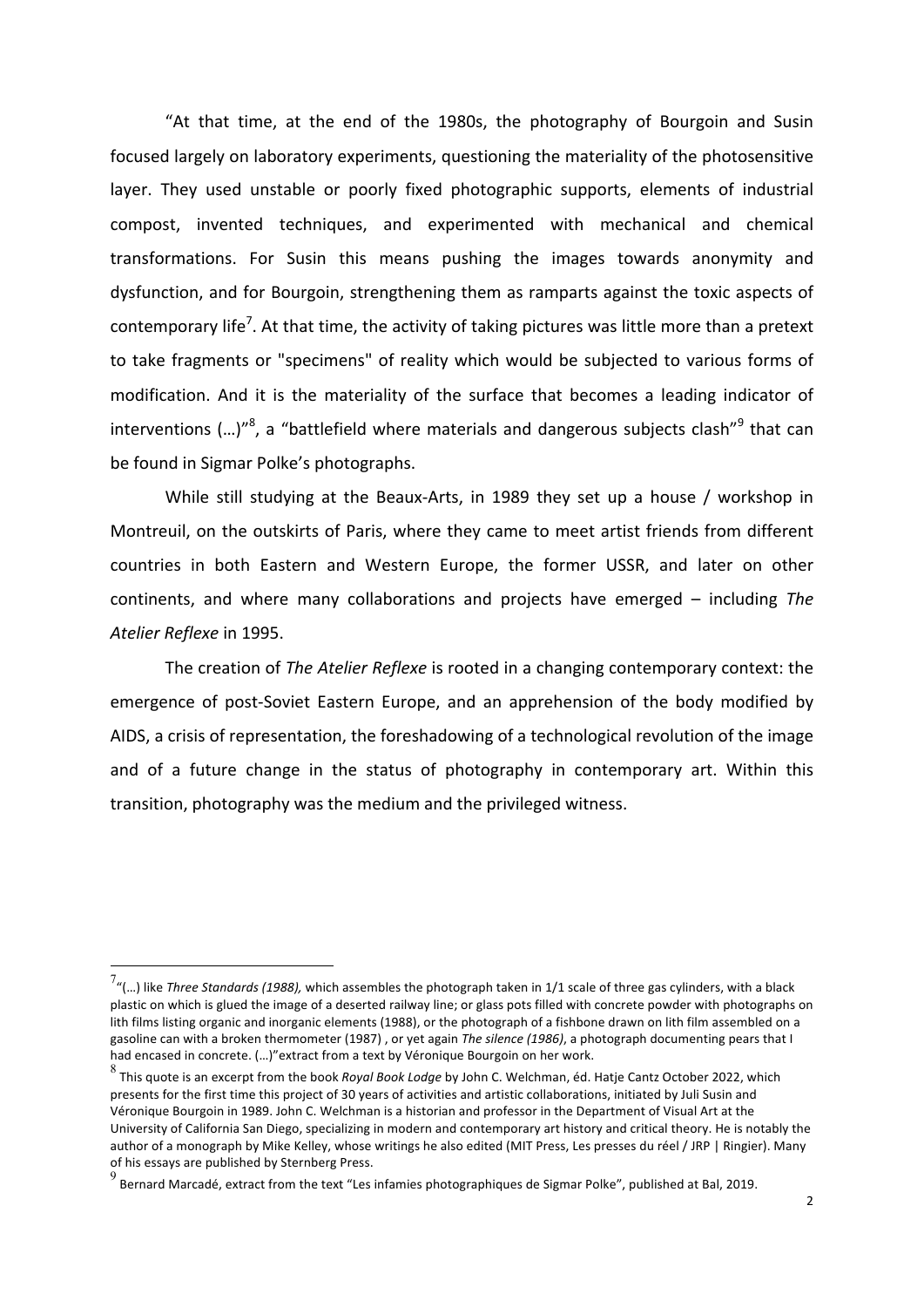# **Manifesto To begin with...**

*The photographer is as much an explorer, a hunter and a zoo keeper. By that, I mean that before everything, he is a man. By that, I mean that before everything, she is a woman. Lost because* of their sensitivity in the jungle of physical phenomena, they are the one who *wander, capture and transform. Each of their movements must be made with the greatest purity possible.*

*This* is through this lens that The Atelier wants to shed light on its' actions. Rather than *providing a thorough technical class (for, in this domain, the fields of study are so large that* each student should explore them according to their evolution), although providing a fair *basis,* The Atelier focuses its' work on all the activities related to photography. Only a relentless confrontation between sensitivity, means and results bestows true knowledge, *mastered and thorough, and also lets the student grow within it.* 

(R. Fabibi, extract of the speech given in 1989 for the first meeting of the *Centre d'Information Reflexe*)

# **Teaching, methods and context**

The Greek word "scholê" meant leisure, the right time for the mind's activity, for reading, arts, and studies. Basing itself on this, *The Atelier Reflexe* is the only "independent school" of France at that time, initiated by artists, a space of study, exchanges and learning with at its core, photography. It proposes an education around photography through a program of practical and theoretical courses: studio work, field photography based on topics, maps and throughout the course, meetings and collaborations with professional artist photographers within the framework of workshops, conferences, or lectures.<sup>10</sup> The program ends with the creation and organization of exhibitions or events and creating a post to be shared on the professional partner networks.

While the name "Reflex" does refer to cameras, in terms of teaching methods it designs one that must always "adapt itself to its' surroundings", encouraging trial-and-error through the "workshop". A teaching that values and bases itself on the students' creativity,

 $^{10}$  Until 2003 *The Atelier Reflexe* operated with an independent economy, without any subvention. The registration was annual: 4000 francs per annum and then after the year 2000, 1000 euros, with a weekly meeting, and, starting in 2005, a fixed enrolment by workshop. This registration included a program of creations in the workshop and meetings with speakers, an access to the film laboratory, the production of an edition, the distribution and promotion of works produced with travelling exhibitions. The first financial support from the *European Commission* was received for the cooperation project *Ex-In* (2003-2004); then a second with the project *EU Women*, in 2006-2007; and a third with the project *True or False?* in 2009-2013. These supports have allowed *The Atelier Reflexe* to spread out further in Europe and beyond the European borders with projects in China, the United States, Turkey, etc., and also to widen its' program and develop partnerships with regional governments.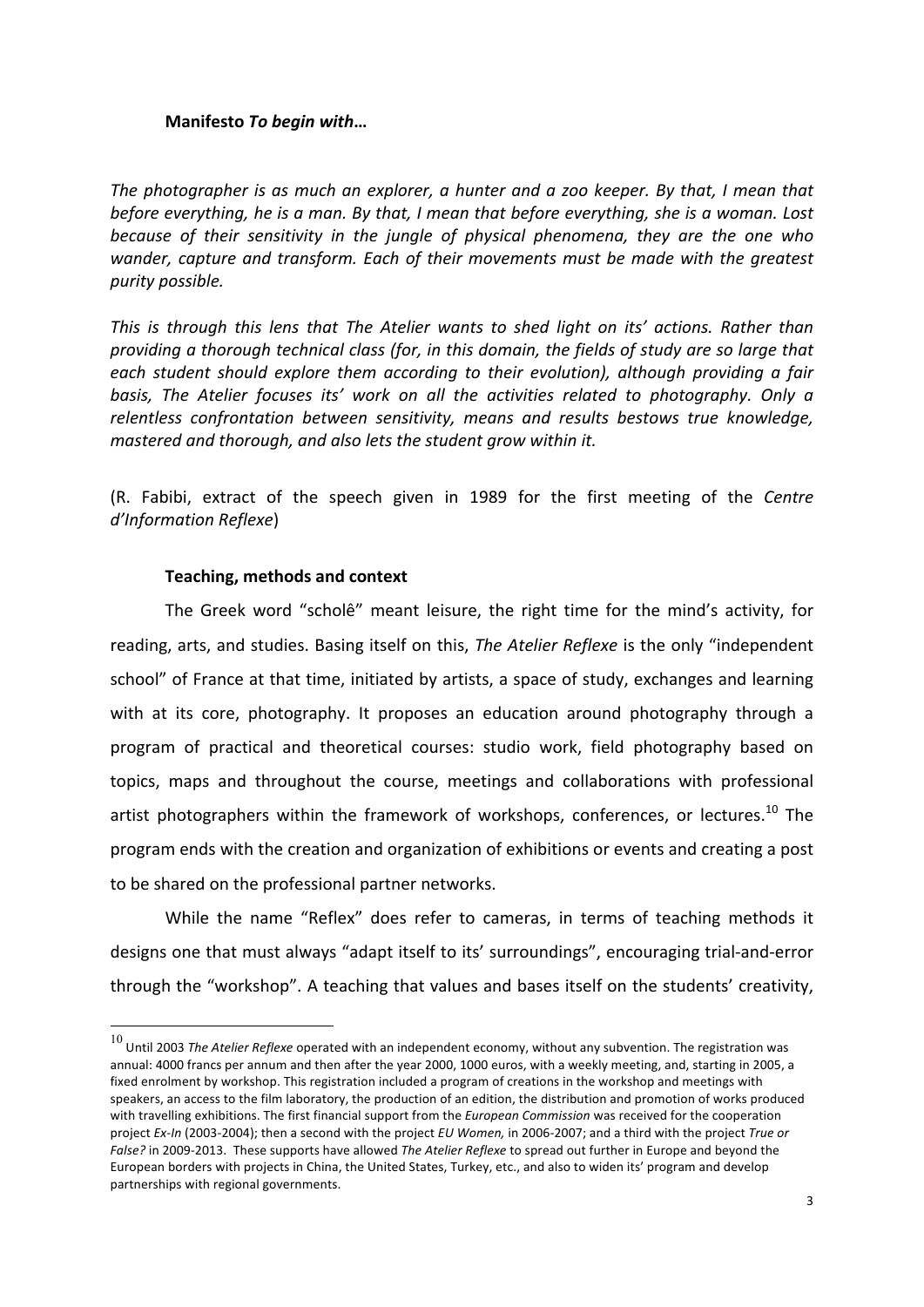their desire to discover, to communicate, to express themselves, accepting mistakes all the while offering a context which supports a cooperative approach.

The Atelier Reflexe echoes North American tendencies for alternative teachings that had their equivalent in Europe in the last century, and that disrupt the expectations of an academic education and of the hierarchy of institutional schools.

From 1995 to 2016, *The Atelier Reflexe* has carried out more than 20<sup>11</sup> projects, under the direction of Bourgoin and also of Susin until 2001 when he began to focus on the editorial aspects of the Workshop.

From the beginning, the activities of *The Atelier Reflexe*, have been supported by a core of friends, such as Dirk Bakker, $^{12}$  who co-edited and distributed the 18 editions of the Atelier Reflexe<sup>13</sup> and contributed to the dissemination of annual exhibitions. Jean-Louis Leibovitch<sup>14</sup> provided the *Atelier Reflexe* with a former washhouse building in Montreuil, between 1999 and 2003, directed the studio photography and attended to each workshop. Adolfo Kaminsky, famous chemist and forger involved in the resistance<sup>15</sup>, taught laboratory work at the *Atelier Reflexe* from 2000. By passing on his formulas developed and previously used for great photographers like Man Ray, Kaminsky has contributed to the production of many prints of unique photographic quality. Since 1999, Antoine d'Agata<sup>16</sup> has regularly directed workshops at *The Atelier Reflexe*, and, for three months in autumn 2004, took over

 $^{11}$  http://atelier-reflexe.org/atelier.html

 $12$  Dirk Bakker, book dealer but also a discoverer of photographers, was one of the pioneers to promote and affirm the photo book as a "work of art". In the 1990s in Paris he conducted *In the Bookshop*, an avant-garde bookshop where he regularly organized expositions of photographers like Antoine d'Agata's first exposition in Paris (1996), the first expositions of the *Atelier Reflex* (1995, 1996), that he promoted each year during the Photograph Meetings. Bourgoin and Susin met Dirk Bakker in 1993 during the *Photography Festivals of Arles*, when they had just published their book 1929, Royal Book Lodge Editions, (Cosa Nostra Experimental).

 $13$  The workshops and projects which were carried out have led to the realization of 18 publications, most of which were developed by Juli Susin with Veronique Bourgoin and since 2002 with an artistic director, and associate lecturer. These editions were co-edited by Dirk Bakker, and some by *Royal Book Lodge* and *Fotohof.* All 18 editions have been acquired by the Kandinsky Library (Beaubourg, Paris).

<sup>14</sup> Jean-Louis Leibovitch is a visual photographer, living in Montreuil. He met Bourgoin and Susin in Paris, in 1993, during the production of the 1929 edition.<br><sup>15</sup> "Adolfo Kaminsky, a life of a forger", biography of Sarah Kaminsky, published in 2009, editions *Calmann-Lévy*.

<sup>&</sup>quot;The Forger, Times Documentaries", The New York Times: https://www.youtube.com/watch?v=Dup6KOoaAUc

 $^{16}$ Véronique Bourgoin and Juli Susin met Antoine d'Agata in Arles in the summer of 1995, when he returned to France after a decade of travelling in Mexico and Chiapas. Bourgoin and Susin presented their artist's edition "Les Fables d'une étrange Lucarne" at the gallery *Point de vue* and at the bookshop *Au Fil du Temps*. Antoine d'Agata exhibited his images of Mexico with Bourgoin and Susin. When d'Agata joined the *Vu* gallery and moved to Paris, Véronique Bourgoin asked him to work at the *Atelier Reflexe*. In 1999, he directed his very first workshop there, the beginning of a series that they conduct to this day across the world. D'Agata has from 1999 until the closing regularly taught and participated in projects of The Atelier Reflexe.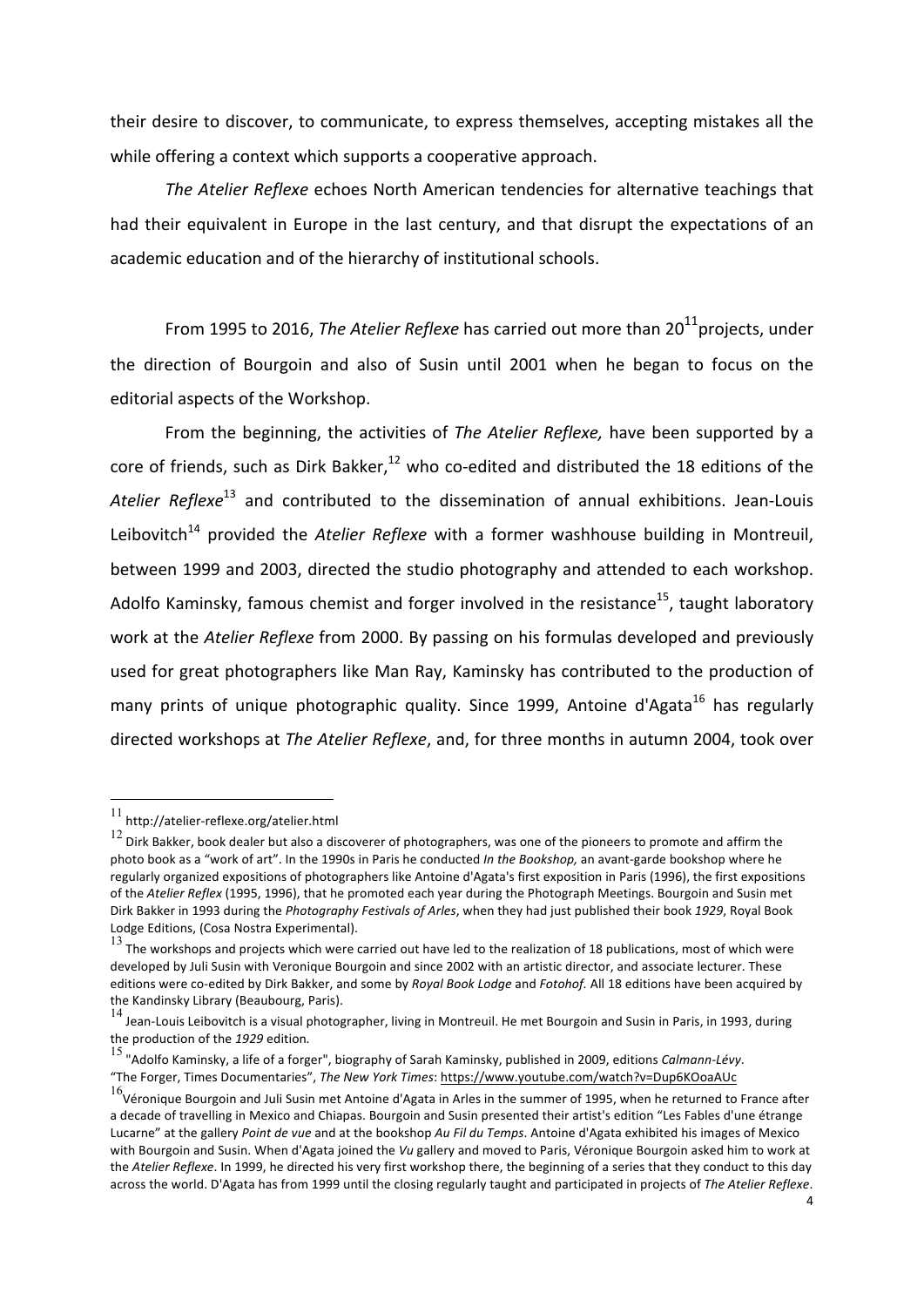the direction of the *Workshop*, after which the teaching on an annual curriculum was replaced by a regular program of Workshops until *The Atelier Reflexe's* closing in 2016.

The *Atelier Reflexe* was also in contact with the *Situationist International*, incuding the friendship and collaboration between Juli Susin, Véronique Bourgoin and ex-members of the SI such as Gianfranco Sanguinetti, key member of the SI between 1969 and its' official dissolution in 1972, or Ralph Rumney, one of the first members with whom Juli Susin and Véronique Bourgoin edited the book *The Leaning Tower of Venice*<sup>17</sup>. The psycho-geographic outings and the derivation and diversion practices of the SI have also been tools for projects and topics directed by the Atelier Reflexe.

With regard to other institutional contexts, The Atelier Reflexe offered its participants, both teachers and students, conditions that were at the same time more experimental and more collaborative, softening the boundaries between teaching, artistic production and daily life: nocturnal strolls in Montreuil that often ended in bars and strange places, exceeding class time, festive meals...

The Atelier Reflexe has brought together many diverse participants, including some who made up a reliable and active core by renewing their inscription over several years such as, like in the beginning, Michaël Eveno (aka Grems), Nicolas Delbard, Margot Wallard, Christine Bréchemier, Suzanna Pozzoli, Julia Collaro, Mathieu Saura (aka Vincent Moon), or later Sophie Carlier, Josquin Gouilly Frossard, Sylva Bingaz,... The participants' diversity and their various parallel activities to the Atelier  $-$  they could be engineers, graphic designers, architects, doctors, directors, musicians, scholars or even students preparing an Art School, photographers  $-$  professional or changing careers  $-$  gave way to dynamic exchanges, rich in resources and perspective<sup>18</sup>. Over time, *The Atelier Reflexe* has brought together a vast network of photographers, international artists and art professionals, such as Friedl Kubelka, Morten Andersen, Linda Bilda, Anders Petersen, Nina Korhonen, Boris Mikhailov, the Gelatin, Jochen Lempert and many others<sup>19</sup>. Like for an edition's artistic direction, their

<sup>&</sup>lt;sup>17</sup> Editions *Royal Book Lodge* (*Silverbridge*), 2002. This book contains the very first integral reproduction of a legendary work of art by Ralph Rumney made in Venise in 1957, which should have been published in the first edition of the situationist international's iournal.

<sup>18</sup> The participants for the Atelier Reflexe were selected during a meeting with Véronique Bourgoin or sometimes Juli Susin for the first few years.

<sup>19</sup> See list of speakers: http://atelier-reflexe.org/credits/index.html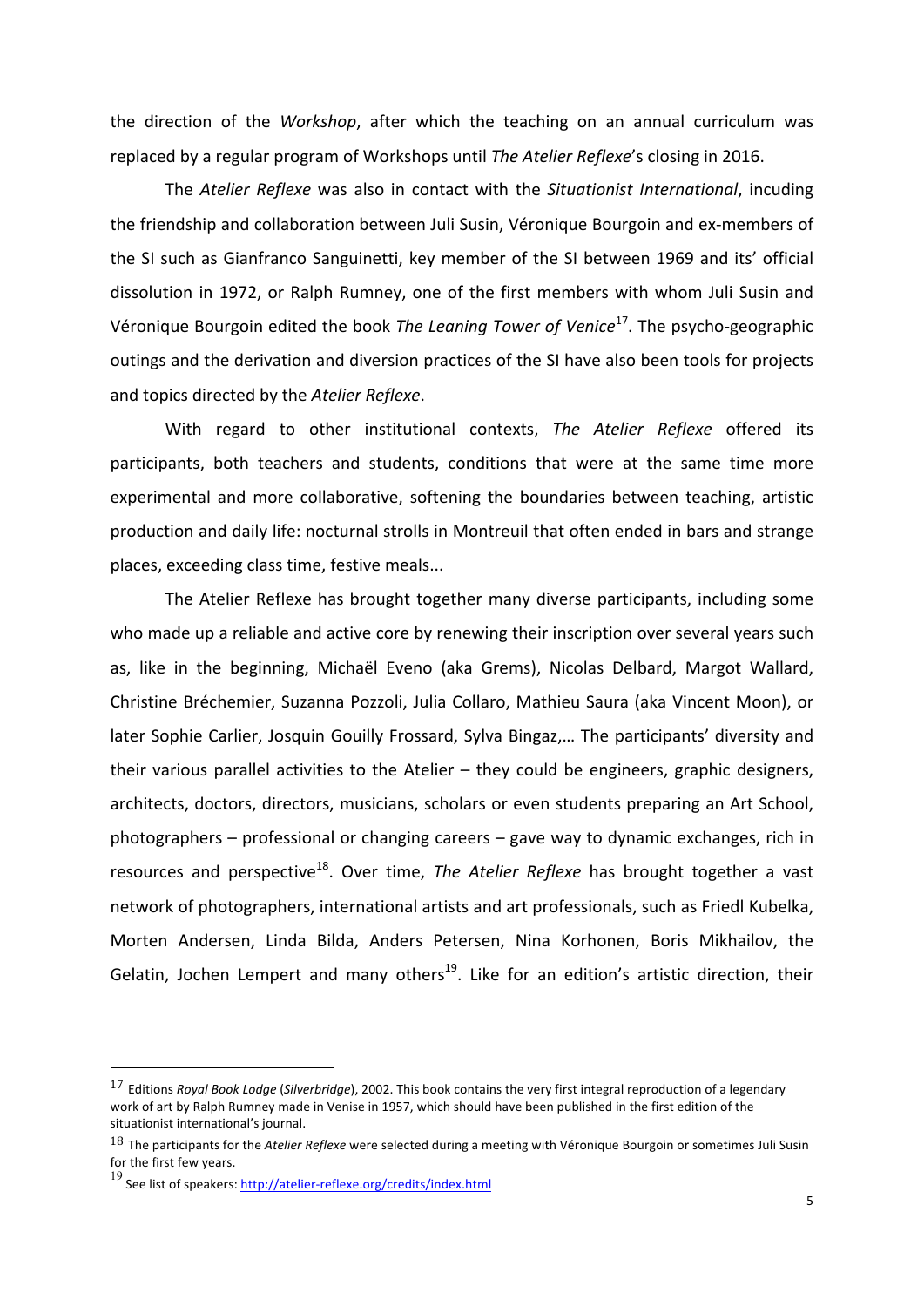interventions often happened over several days or a year<sup>20</sup>. Each contributor provides portfolio readings, common exercises and directs the projects according to each person's approach. These meetings happen in Montreuil, in the Atelier Reflexe's premises or sometimes in specific places or sites. From 2005 onward, the Workshops could take place within partner or institutional structures such as the *Institut français de Thessalonique*, Le *Bal* (Paris),…

## **Aesthetic and topic**

If the beginnings of the *Atelier Reflexe* are marked by the experimental aesthetics of its founders, over time the programs of the workshop agree with the themes and approaches of the intervening artists, as well as questions addressed by Bourgoin in her personal artistic approach that she wanted to extend to a collective reflection, such as Magic *Trick* (2009-2010) in connection with the polaroid project *Ship High In Transit* (2008)<sup>21</sup>, or the project *True or False?* (2010-2013)<sup>22</sup>. This research program raises the question of living things, the exchange and the future of art in the face of the emergence of new communication interfaces.

"During the second half of the 1990s and early 2000s, The Atelier Reflexe explicitly blurred the line between 'artistic' photography and 'documentary' photography (...). The general production ethic of The Atelier Reflexe at this time was a mode of 'close-up photography', a language which reflected not only the workshops but also the wanderings and journeys of the affiliates. It was based on a kind of drift, especially in suburban or indefinite urban areas, and aimed at generating mixed perspectives and confusing the perception of near and far. This orientation is particularly associated with the practice of Marseillais Antoine D'Agata, who studied in New York with Larry Clark and Nan Goldin and who animated *the Atelier Reflexe* for several years starting in 1999. In an interview with Dirk Bakker and Bourgoin in 2005, d'Agata commented on the experimental nature of The Reflex *Workshop*, noting how it seemed to deliver a "permanent tension between concepts and an

 $20$  The Atelier Reflexe invited artists and paid for the stay of those coming from abroad, who could stay between 4 and 8 days in Montreuil, Paris.

<sup>21&</sup>lt;br>21 This project was carried out as part of a grant awarded to 10 international photographers, including Véronique Bourgoin and Boris Mikhaïlov, by *Impossible Project* (Vienna, Austria) in 2008 to support Polaroid which was being threatened with closure.

http://vraioufaux.name/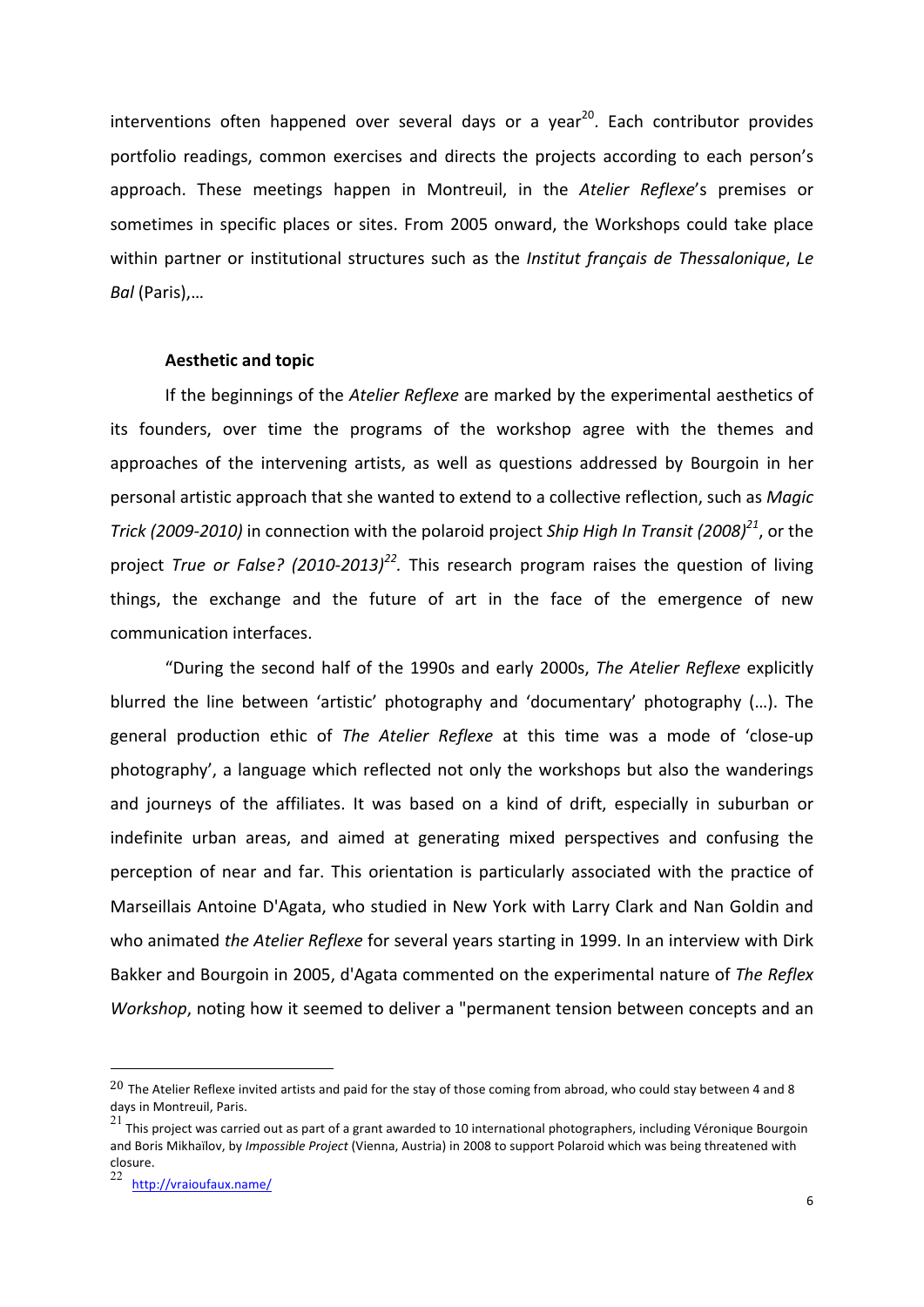authenticity of experience"<sup>23</sup>. Another affiliate, Anders Petersen, remarked that "the fantastic fixed atmosphere of developer, duotone and creativity (...) reminded me of Christer Strömholm's school."<sup>24</sup>

Certain themes addressed by the Atelier Reflexe were recurring: questions of the identity - that one finds in the projects *Auto portrait for all (2000)* or *Ain't you (2011);* the representation of the "Woman" - around the eroticization and control of the body, and the construction of new social relations of gender and identity, studied in the projects Self *Woman (2002)* and more fully in *EU Women* (2007-2011)<sup>25</sup>. The concept of the off-screen, the strange, the offbeat vision is found in several series such as *Psychobuilding* (2000) inspired by Kippenberger's book<sup>26</sup> or later *Outsiderland* (2010)<sup>27</sup> which "explores the subversions of social standardization in the photographs of the Los Angeles punk scene, by Bruce Kalberg, as well as the portraits of Charles Bukowsky by the photographer Joan Gannij or the works of Jochen Lempert, Miroslav Tichý and others"<sup>28</sup>.

The project *Ex In* (2003-2004)<sup>29</sup> attempts to show the complex and mysterious relationship between the exterior and the interior, or rather the moments in which one appears in the other, is reversed or becomes lost. The text that Frank Horstmann wrote in the introduction to the book serves as a point of reflection and discusses the first signs of a culture and art form in prehistoric times.

 $^{23}$  Interview with Antoine d'Agata and Anders Petersen, by Dirk Bakker and Véronique Bourgoin in Marseille and Stockholm in 2005. The interview is part of a series made in 2005 with the main protagonists of The Atelier Reflexe and intended to be published by Patrick Le Bescont, a contributor that year, as part of a story of The Atelier Reflexe. Véronique Bourgoin had planned to close The *Atelier Reflexe* but ended up continuing as a travelling workshop until the end of 2016, postponing the idea of a publication.

 $24$  See reference note 7.

<sup>&</sup>lt;sup>25</sup> *EU Women* is a project which is part of Bourgoin's artistic concerns. http://fabriquedesillusions.com/Eu%20women.html

<sup>&</sup>lt;sup>26</sup> Susin and Bourgoin had met Martin Kippenberger in 1993, on the occasion of the exhibition *Candidature for a* retrospective in Beaubourg curated by the historian Roberto Ohrt and Fabrice Hergott. Martin Kippenberger had borrowed editions of *Royal Book Lodge* to display as part of his exhibition. The book *Psychobuilding*, Martin Kippenberger was edited by Walther König, Köln, in 1988.

<sup>27&</sup>lt;br>27 Véronique Bourgoin created this project which puts together pictures of d'Antoine d'Agata, Véronique Bourgoin, Joan Gannij, The Hole Garden, Bruce Kalberg, Anne Lefèbvre, Jochen Lempert, Boris Michaïlov, Juli Susin, Miroslav Tichy, members of the Atelier Reflexe: Thomas Brosset Manuela Böhme, Sophie Carlier, Philippe Gerlach, Josquin Gouilly-,Frossard, Sandra Schmalz, Sarah Toumayan, Margot Wallard, and Spanish correspondents: Rodrigo Gomez Reina, Agustin Hurtado, Antonio Perez and Alberto Rojas Maza.

http://fabriquedesillusions.com/expos/dossiers%20de%20presse/NYPH10English.pdf 

 $28$  See reference note 7

<sup>&</sup>lt;sup>29</sup> *EX IN* is the first project supported by the European Commission. Véronique Bourgoin assured the commission with the German historian Roberto Ohrt for a program of travelling workshops and exhibitions as well as a co-edition with Fotohof (Austria). http://atelier-reflexe.org/editionreflexe9.html, http://fabriquedesillusions.com/expos/popUpExInInfo.html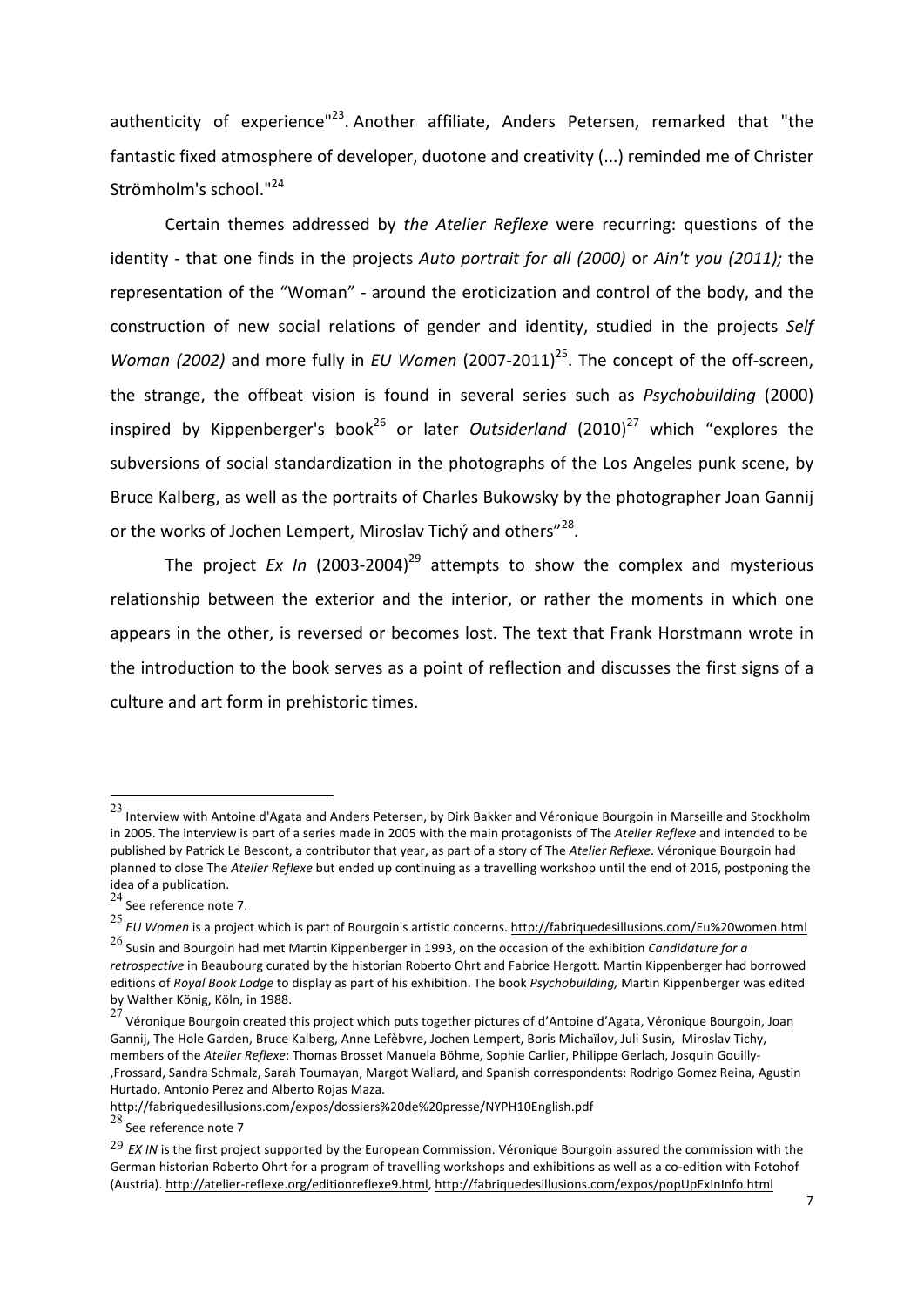### **Educational exchanges**

To develop this project, Bourgoin's studio is partnering with another school, *Die* Schule für künstlerische Fotografie, led by Austrian artist Friedl Kubelka<sup>30</sup>. Many meetings between Kubelka's studio and the *Atelier Reflexe* had taken place in Paris, as soon as 1999 when Kubelka and Bourgoin first met. They share the same taste for experimentation with photography, especially film photography, to measure the level of pressure between the social and the individual. In 2003, each of them took charge of the other's workshop for two months: Kubelka in Paris, Bourgoin in Vienna. In addition to exchanges with Kubelka, Bourgoin created links with other alternative schools. Libuse Jarcovjakova's studio at the Prague School of Photography *Nakladatelstvi Grafiké Skoly*<sup>31</sup> welcomed students from *The Atelier Reflexe* in 2002/2003, just as *The Atelier Reflexe* welcomed its students from Prague<sup>32</sup>. Between 2002 and 2004, exchanges between the class of Anders Petersen from the University of Gothenburg and *The Atelier Reflexe* made it possible to assess and experiment with creation and teaching between two different contexts: institutional and alternative. From 2010, as part of the *True or False?* Project, *The Atelier Reflexe's* pedagogy has been exported through numerous workshops such as in the *ISSP summer academy*, in Latvia, or the *Maison Populaire* in Montreuil, or other structures in Europe.

#### **Diffusion and events**

The exhibitions are an opportunity to compare the works produced at the Workshop with regard to a professional and amateur public, to measure the place they occupy in a collective context, to play with the displays and to challenge the different forms of presentation. One of the last projects of the workshop, the Journal *True or False*?<sup>33</sup>, is one of the examples of radical scenography where the photographs of the participants in the

 $30$  Friedl Kubelka is an Austrian photographer, film-maker and visual artist. In 1990, she founded *Die Schule für künstlerische Fotografie in Vienna,* the first school in Austria exclusively devoted to artistic photography. It has been managed since 2010 by Anja Manfredi.

 $31$  Libuse Jarcovjakova was introduced to Bourgoin and Susin by Monika Michalkova and Gianfranco Sanguinetti. From the end of the 1960s, she documented the underground of the Czech capital, from LGBT + bars to gypsy weddings, from the "spring" of 1968 to the "velvet revolution" of 1989. In 2000, she ran her workshop at the Prague school Nakladatelstvi Grafiké Skoly: http://www.itf.cz/dokumenty/fotografie-na-graficke-skole-v-praze.pdf

<sup>32</sup> An exhibition *Nice to Meet you*, in 2003 at *Studio 14*, brings together the result of these exchanges carried out between The Atelier Reflexe and the schools of Prague and Vienna. Studio 14 was an off space, 14 rue Paradis in Paris, where The Atelier Reflexe presented many projects between 2000 and 2003.

<sup>33</sup> This journal is a reinterpretation of the daily journal Le Monde. Bourgoin put together the images of the participants in the workshops *True or False?* with current documents or anonymous images.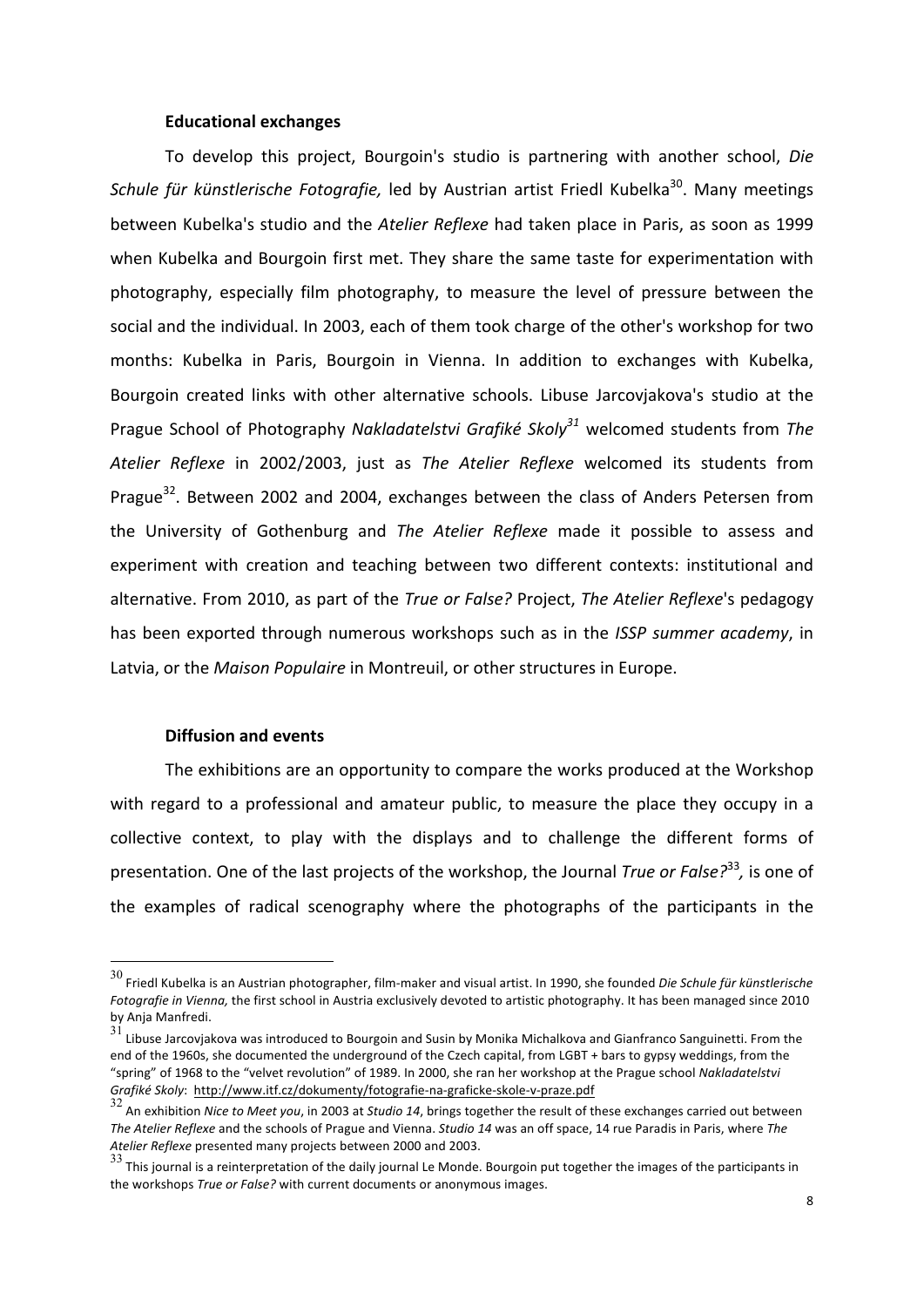workshops are mixed with current images, and the entire thing is categorized by thematic headings.

The venue could be places off space as the *Studio 14* and *Confluences* in Paris, or the bookshop Au fil du temps and Point of view, itinerant gallery in Arles, but also galleries, institutions or renowned festivals like Marion Meyer, Paris, 1999; Fotohof, Salzburg (2003, 2007) which also co-edited books of The Atelier Reflexe; International Festival of the *Photography of Lodz* (2007); *Urgent Capsized*, Montreuil (2007); *Popular House*, Montreuil (2007, 2014); *Photo Biennial Thessalonique* (2008); *Central Andaluz of Fotografia*, Almeria (2008); New York Photo Festival (2008, 2009, 2010); *Caochangdi Photospring*, Beijing (2010); *Tütün Deposu ek bina*, Istanbul (2011); *Nederlands Foto Museum Rotterdam* (2013); *Centre*  of contemporary art Tignous (116), Montreuil (2014). Dirk Bakker was the first to show the work of The *Atelier Reflexe* in his avant-gardist bookshop *A La Librairie*, impasse Guéménée à Paris.

This is joined by a number of young female artist photographers<sup>34</sup> with whom Bourgoin has been very active since 1995, during the Photography Festivals of Arles, leading with *the Atelier Reflexe* many activities outside of the official program: showing outdoor movies projected on the city walls, inviting local or regional musicians such as Manu Théron or gipsy bands to improvise on the slide shows, with regular movie screenings on the wall facing the bookshop Au fil du temps<sup>35</sup>, wandering exposures presented in off spaces open for the occasion. Dirk Bakker and the *Point de Vue gallery*<sup>36</sup> each year offered a kind of itinerant off-space in Arles for *The Atelier Reflexe* to present its annual projects. The last of the series of the projects of *The Atelier Reflexe* took place in 2012 in an old supermarket in the Rocket district in Arles with a retrospective installation entitled *Another French School, the Atelier* 

<sup>&</sup>lt;sup>34</sup> The beginnings of *Atelier Reflexe* welcomed a number of participating photographers such as Christine Bréchemier, Margot Wallard, Julia Collaro, Suzana Pozzoli, later Sophie Carlier, Guillermina Ackerman, etc. who stayed for several years. <sup>35</sup> The bookshop Au fil du temps was created by Philippe Chauvaux from Arles who had left Paris after 1968; although marginal, his bookshop had become, since its creation in 1985, a primary venue during at the Photography Festivals which joined together a Bohemian heteroclite, artists, photography professionals and revolutionary poets. The bookshop closed definitively in 2009. The bookshop's collection is composed of a large set of books ranging from libertarian writings to rare books of photographs or artist's books, documents, books and reviews of the historical avant-garde such as the *International Situationist* or the *Surrealists*, collections of poetry, etc. Part of it can now be viewed in the *La Fontaine des* Lunatiques bookshop run by Julien Goupil in Arles.

<sup>&</sup>lt;sup>36</sup> The gallery *Point de vue* is a cultural association under the 1901 law founded by Sylvie d'Auvergne and Médéric Olivier, who left Paris for Arles in the early 1990s. They had founded, along with Remy Comment, the *Pheromone* editions, and also published the book Tendre *Venin* by Nicolas Arraitz (aka Bruno Le Dantec), a friend a coworker of Antoine d'Agata in Mexico. The *Point de vue* gallery organized Antoine d'Agata's first solo exhibition in Arles in February 1996. Antoine d'Agata had been welcomed by the *Point de Vue* gallery and Philippe Chauvaux on his return from Mexico and had exhibited a year earlier with Véronique Bourgoin and Juli Susin.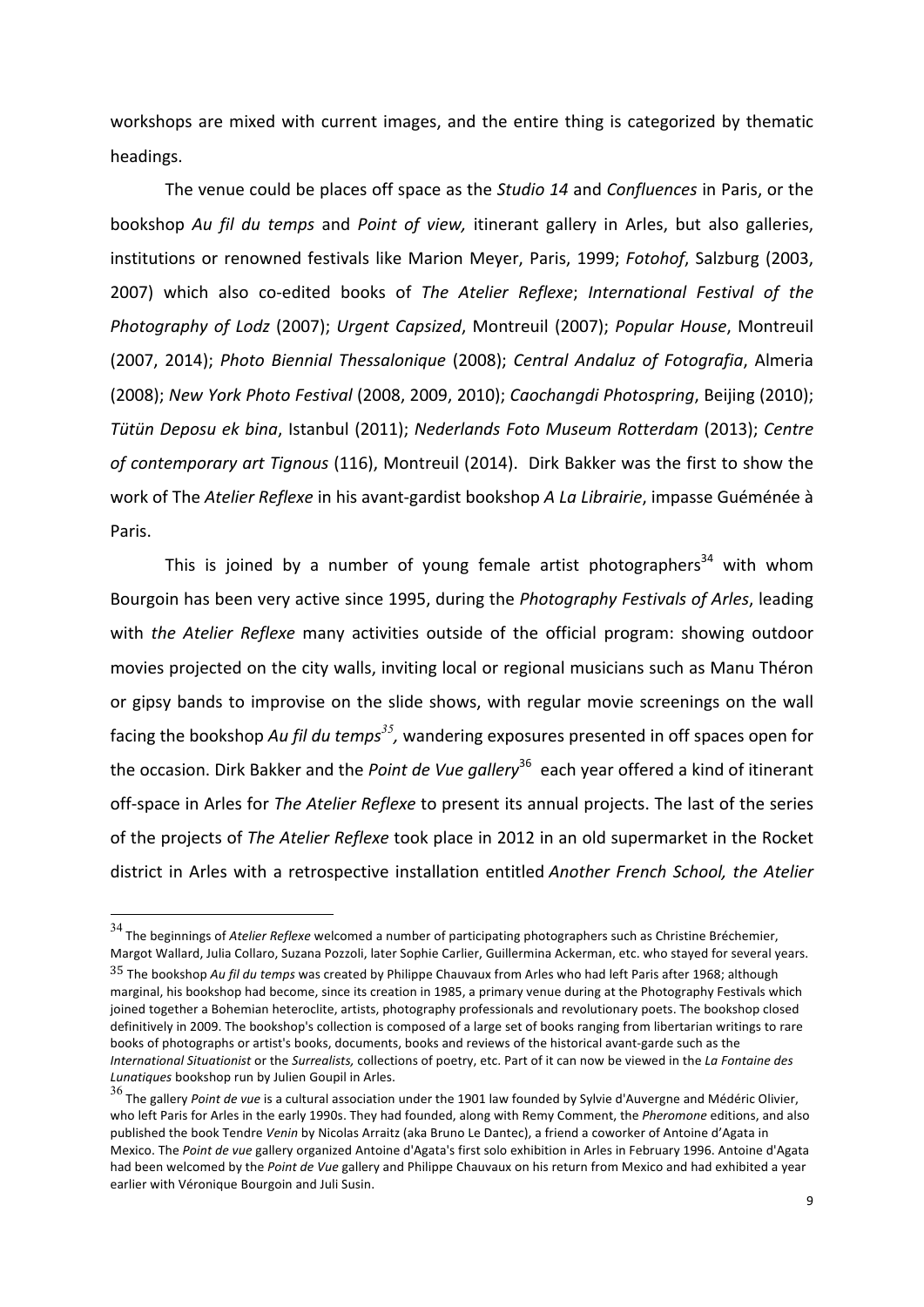*Reflexe* 1994 - 2012<sup>37</sup>, as a counterpoint to the festival which focused its program on Arles's *École Nationale Supérieure de Photographie*. 

Each year, to conclude the annual program, *The Atelier Reflexe* leads a collective reflection around the design of an artist's book and questions the concept of serial reproduction, the construction of the story, the modes of printing and presentation. The editing work is done in close collaboration with the intervening artists. For most editions, the choice of photocopying printing, limiting the print run to 40 to 50, allows direct intervention on the page, which resonates with the culture of fanzines, independent editions, the postpunk period and also with a culture of Samizdat<sup>38</sup>, inherited by Susin from his experience in the former USSR. Similarly to the *Royal Book Lodge* Editions<sup>39</sup>, the thin, clandestine-looking printed notebooks are often set in luxurious bindings, as a sort of camouflage, to help circulate its "marginal" content. Some books, co-edited with *Fotohof<sup>40</sup>* and *Royal Book Lodge* were produced in larger runs (*EU Women, Ex.In* and *True or False?*) and made in offset, while all other books were co-edited with Dirk Bakker.

## **Building and mobility**

The first idea of *The Atelier Reflexe* was supported from its' creation in 1995 by a partnership with the *Neufville* art school, situated in the middle of the 10<sup>th</sup> arrondissement in Paris, giving them the option to occupy the premises through daily meetups and a fully equipped analogue laboratory. However, this future which appeared so stable and sustainable was cut short by the brutal and definitive closing of the *Neufville* School, which made way for the *The Atelier Reflexe* to earn its' status of "nomad" in 1996. The Atelier was

<sup>&</sup>lt;sup>37</sup> Dirk Bakker and *La galerie Point de vue* present a story of *L'Atelier Reflexe* in a space where publishers such as Fotohof, Kessels Kramer Publishing, Plac'Art Photo, Obiettivolibri, Rvb Books, Thinkings Hands, Royal Book Lodge have also been invited (Silverbridge), Le caillou bleu, White press (https://www.lemonde.fr/photo/article/2012/07/16/a-arles-il-y-a-unevie-entre-le-in-et-le-off\_5982270\_4789037.html)

 $38$  Underground system that circulated dissident writings in the USSR and other countries of the Eastern Bloc, written by hand or typed by the many members of this unofficial network.

<sup>39</sup> Juli Susin learned bookbinding from René Boré. For decades René Boré produced artists' books at Arte, the printing house created in Paris by Aimé Maeght, such as *Prière de Toucher* by Duchamp and many others. Bourgoin and Susin had met René Boré in 1992 while they were making 1929, edition which was printed as a collotype at Arte. From this time, many books produced by *Royal Book Lodge* were printed or produced at *Arte*, such as Bourgoin and Susin's first artist's books Willie ou pas Willie and *Inukshuk* (1997), made by the master bookbinder of Arte himself who created the artist's books within the printing house like Prière de Toucher by Duchamp and many others.

<sup>40</sup> http://fotohof.net/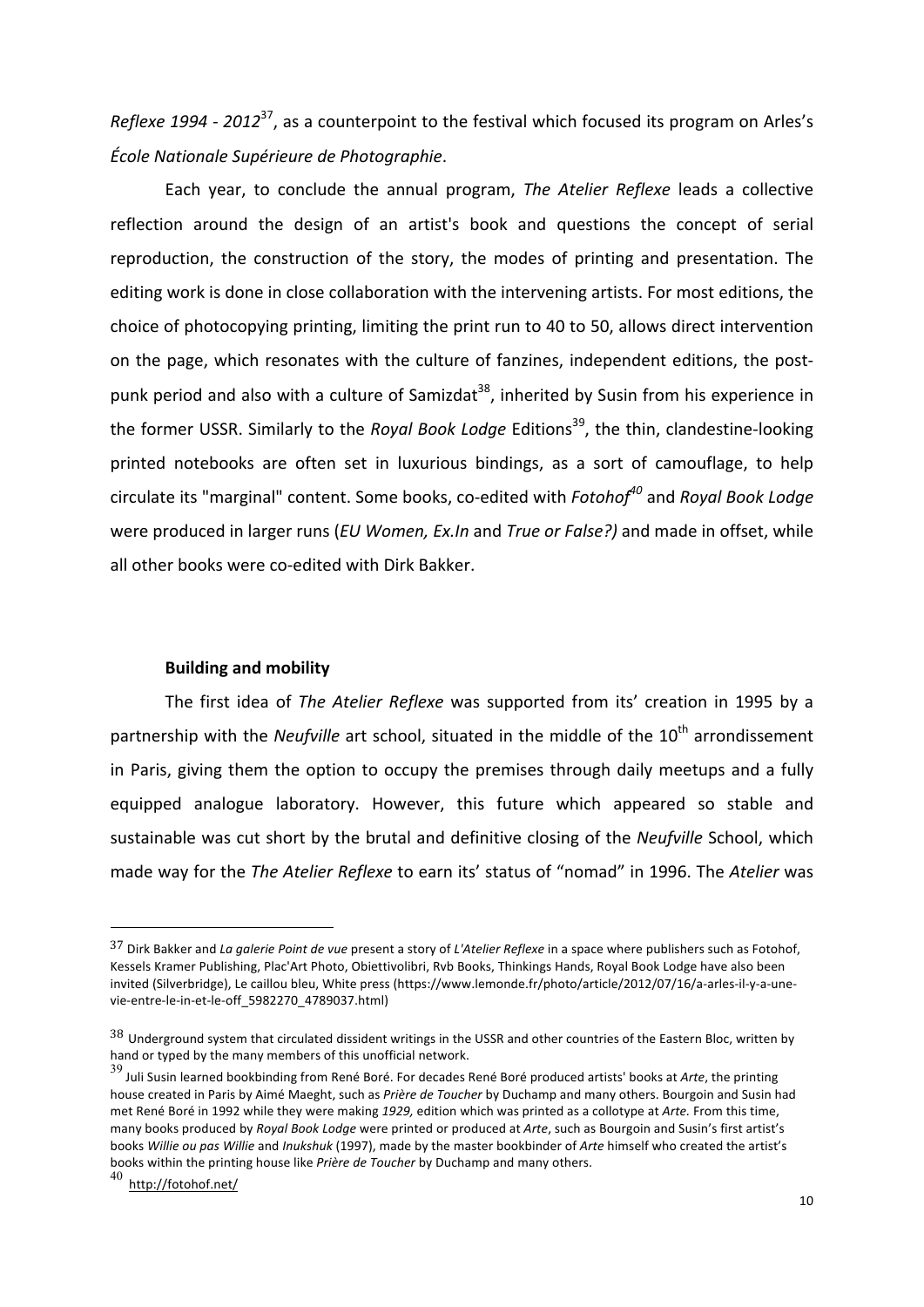warmly welcomed two blocks away by Pascale Lecoq<sup>41</sup> at the *LEM* space, within the *Jacques* Lecoq International Theatre School, for the first trimester of 1996 and, now an ambulant school, offered sessions which looked like magic tricks with the moving laboratory which they set up and took away after every meeting. Eventually the Atelier settled in Véronique Bourgoin and Juli Susin's house, in Montreuil, for two years. From this temporary and marginal status, the *Atelier Reflexe* was anchored from the start of the 1998 school year to 2004 in former public baths in Montreuil thanks to the hospitality of Jean-Louis Leibovitch, a friend and photographer. His studio sometimes acted as a meeting room, a place to take pictures and lead experimentations, with two independent rooms in which a large analogue laboratory equipped with several enlargers<sup>42</sup> was set up and could be used by both students and speakers. This stability led to an easier development of education, diversifying encounters by inviting artist friends to contribute and initiating exchanges with other schools in Europe. Starting from fall 2005, *The Atelier Reflexe* settles in Klein's former piano making building, Rue Robespierre in Montreuil, with a yearly program and then announces the beginning of a great travelling workshops program beyond the national borders for the following year.

## **Network and territorial grid**

 $\overline{a}$ 

With Montreuil as *The Atelier Reflexe's* focal point, Europe has become its' action and development playground. Its' founders' cultural diversity, Franco-Soviet with their network based on Paris-Marseille-Berlin-Eastern Europe and Montreuil as an anchor point, represents the future of Europe. An issue in the journal Spasiba by the Norwegian artist Guttorm Nordo and the photographer May-Irene Aasen, *Reflexe III*, is a testament to this cosmopolitan and collaborative engagement. This journal gathers reflections and illustrations on the theme of the city, with a blank map given to six groups of artists living in six metropolis: Oslo, Vienna, Hamburg, London, New York and Paris, which the Atelier *Reflexe* represented. As soon as it was created, *The Atelier Reflexe* was granted a wide network that went largely beyond national borders. Unofficial partnerships are very quickly

 $41$  Pascale Lecoq, daughter of Jacques Lecoq, is an architect and currently is the director of the Jacques Lecoq International Theatre School with her two brothers François and. She created within the school the LEM, Laboratoire d'Etude du Mouvement (Laboratory of Movement Study).

 $42$  The darkroom was equipped with six enlargers of which two were medium formats, with large trays which could be used to make large formats (up to 150cm).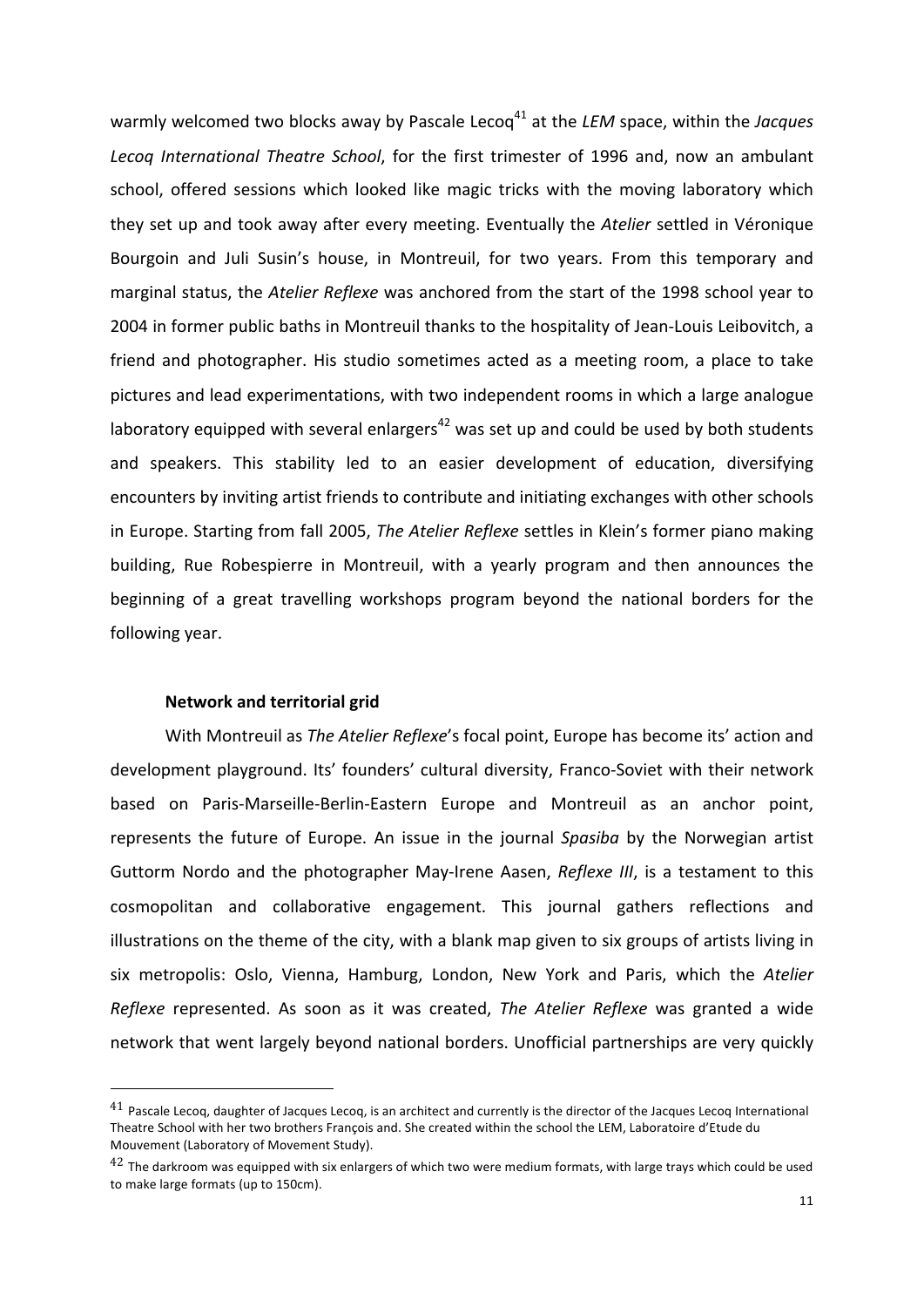created in France like in Paris with the prestigious *Jacques Lecoq International Theatre School* which has already been mentioned, or with *La Guillotine*, a free and multicultural project by Philippe Burin des Roziers set up in a former factory in Montreuil and where several sessions of picture taking were done; or in Arles, too, with inhabitants of the city like Sylvie d'Auvergne and Médéric Olivier with their *Galerie Point de vue*, which occupied spaces within the city for each photography festival to present the Atelier Reflexe's projects, or like Philippe Chauveau and his staple bookshop Au Fil du Temps, or Ali and his bar in the la Roquette neighborhood $43$ .

Dirk Bakker played a capital role in the Atelier Reflexe's networking. It was when Juli Susin and Véronique Bourgoin had just published the artist's book 1929 that they met Dirk Bakker, a bookseller and also photographer discoverer. He was one of the first to promote and affirm the photo book as a "work of art". He was the one to start the photo book fair during the Arles festival, which took place during many years in the espace *Van Gogh* and then moved into the *Ateliers SNCF*. During the 1990s, he kept an avant-gardist bookshop in Paris, A La Librairie, where he frequently organized expositions like the very first ones of the Atelier Reflexe (1995-1996), which he promoted each year during the *Photography Festival* of Arles. He also promotes other photographers like Antoine d'Agata, who had just exposed his work in Arles with Véronique Bourgoin and Juli Susin in the *Galerie Point de Vue* and Au *Fil du Temps*, of which he would show the first exhibition in Paris in 1996. Dirk Bakker has also played in part in getting the *Atelier Reflexe* known among collectors, some of whom the *Atelier Reflexe* kept privileged relationships with during its' entire adventure. Impassioned collectors, talent scouts  $-$  their reliable support shows a desire to belong and an acute awareness of a history of art currently unfolding.

Starting from the end of 1999, Antoine d'Agata's interventions in the Atelier Reflexe as well as meetings with other photographers like Anders Petersen or Michael Ackerman show a great closeness with the *Galerie Vu'*. Some students are sent there for internships (and later at *Magnum's*) while others are directed towards the Atelier Reflexe, such as the photographer Sophie Carlier, advised by Antoine d'Agatha. Mat Jacob, a photographer invited to take part in the project *EU Women* in 2006-2007, helps create a link with *Tendance Flou* based in Montreuil.

<sup>&</sup>lt;sup>43</sup> https://www.lemonde.fr/photo/article/2018/07/02/les-rencontres-d-arles-version-chapacan\_5324745\_4789037.html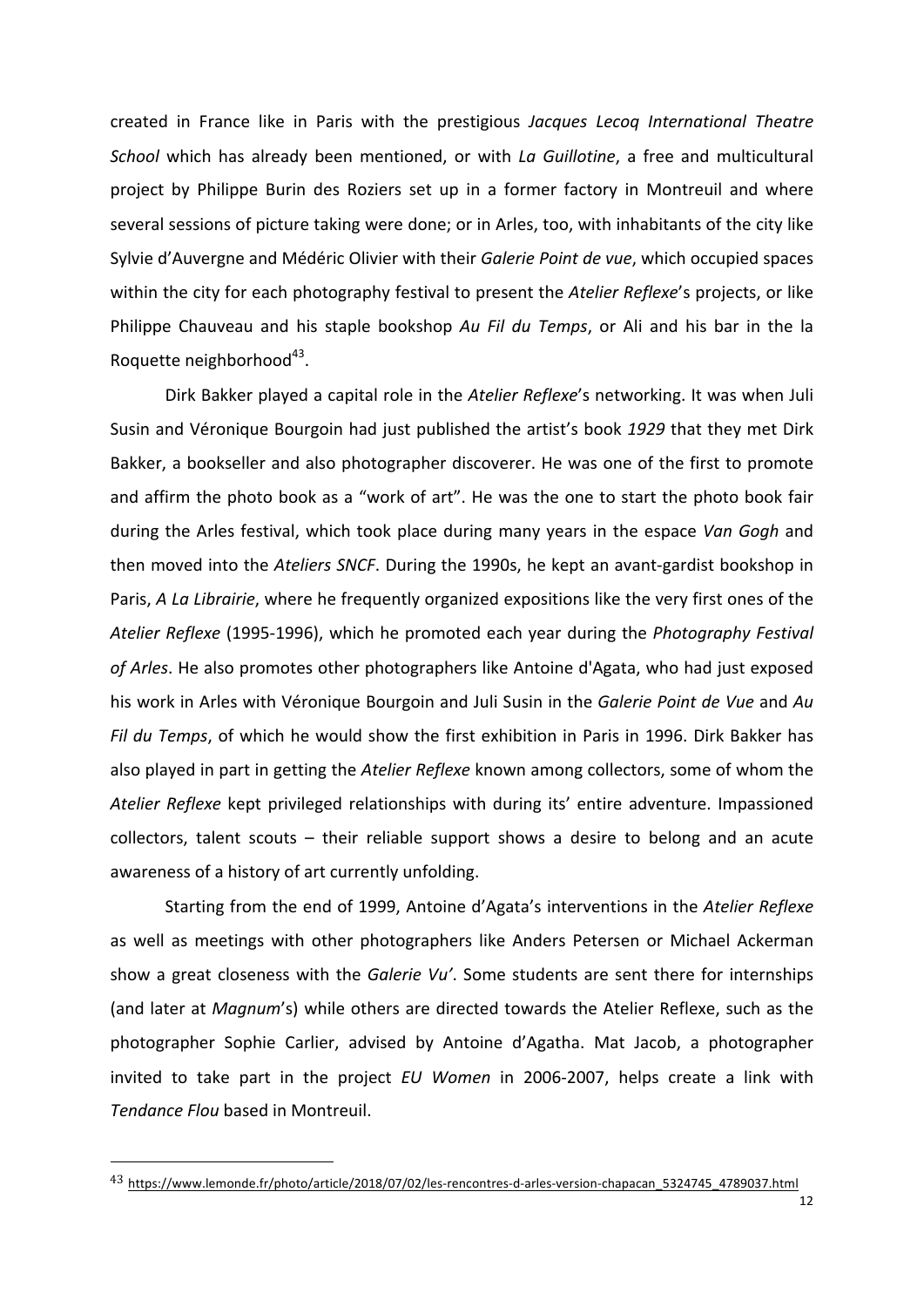The first institutional support was a decisive driving force to widen the network of partners and field of action of the *Atelier Reflexe*. Helped by her friend Clothilde Walenne and encouraged by her Austrian partners from Fotohof who already supported her personal work, Véronique Bourgoin obtained a grant in 2003 for the project *Ex.In*, given by the program *Culture 2000 (Europe Créative)*, then in 2006 for the project *EU Women* and in 2009 for the project True or False?.

The European aspect of the *Atelier Reflexe's* activities was a solid basis to meet the requirements of wide-ranging projects of multicultural cooperation, mobility, transmission and creation supported by the European Commission. The strong concepts of each project, echoing current events, resonated with new partners in Europe but also internationally. While *Ex.In* stayed focused on exchanges between France, Berlin and Austria with one exhibition in Barcelona in the Gallery Maeght, *EU Women* resonated in Europe and internationally among many partners and festivals such as the *International Festival of the Photography of Lodz* in Poland, the New York Photo Festival, Dumbo, Brooklyn, the *Photo Biennial Thessalonique* in Greece or, for another project on the polaroid *Magic Trick*, with *Caochangdi Photospring*. This networking also extends its' branches to institutions like the Centro Andaluz de la Fotografia, Almeria in Spain or the art center Tütün Deposu Ek Bina of the philanthropist Osman Kavala, in Istanbul in Turkey. The last project, *True or False?*, best illustrates the size of the *Atelier Reflexe's* network through its' many workshops with the international partners already mentioned and new ones such as *ISSP* in Latvia or *Ifsak* in Turkey, but also through a partnership with many institutional structures in France like the *Popular House* and *Urgent Capsized* in Montreuil or *Le Bal* in the 18<sup>th</sup> arrondissement of Paris, in which the conferences program takes place and which lent a flat for meetings with the participants. Staged by Véronique Bourgoin, these expositions mix installations, performances and photographs. They were showcased in galleries of contemporary art such as the gallery *Gaby Seen* (Austria),  $8^{th}$  *Salon* in Hamburg (Germany) or institutions like the *Netherland Fotomuseum* (Netherlands) and the *Centre Tignous of Contemporary Art* of Montreuil (France).

Véronique Bourgoin concluded the Atelier Reflexe in 2016, with a masterclass Addiction à l'œuvre<sup>44</sup> which was directed by the American filmmaker Abel Ferrara in

 $44$  Translator's note: this is a pun on "Addiction at work" and "addicted to the work of art".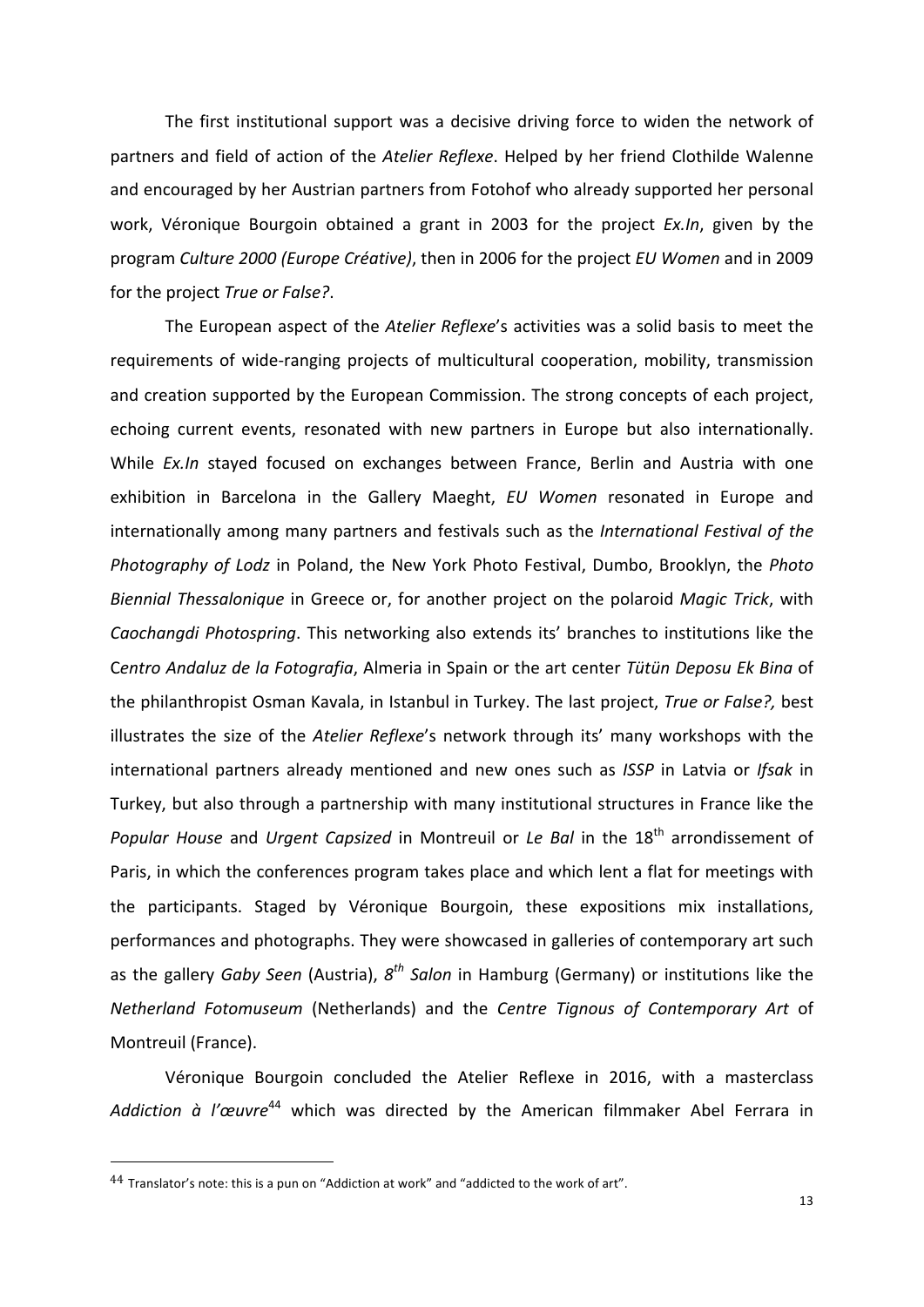partnership with the Marseillaise association *Dfilms*, the School of Fine Arts in Paris, the *Louvre*, the *Mélies*...<sup>45</sup> The last workshop, which for Bourgoin was rather an artistic gesture, was free for the participants. This workshop ended with the realization of an installation with the participants' works, created as a sort of labyrinth at the Théâtre des Roches<sup>46</sup>, a utopian island in the middle of the suburbs, reminiscent of the building set up from Ferrara's film Gogo Hotel.

#### **Experiences and transmissions**

Crossing mediums, The Atelier Reflexe brought together people from different backgrounds to participate, whether speakers or participants. The Atelier Reflexe strove to allow all those who are eager and passionate to push the limits of creation and explore the medium of photography.

Some Workshop participants were involved for many years in the management of The Atelier Reflexe projects, such as Margot Wallard, Bourgoin's assistant between 2001 and 2008. In 2012, Margot Wallard founded her own photography school with JH Engström: the Atelier Smesby<sup>47</sup>, located since 2017 in Montreuil. Stéfanie Gattlen, a friend, performer and model for Bourgoin's film and photography projects was Bourgoin's assistant between 2008 and 2016. She's been working since 2018 for the collector and ancient books seller Alain Sinibaldi. Josquin Gouilly-Frossard was Juli Susin and Véronique Bourgoin's assistant on many projects between 2010 and 2014, as well as Yanis Houssen also regularly assisted them for the sites and graphic works.

A number of former students have obtained, through their work as artists and photographers, recognition in France or abroad: Margot Wallard, Annegien van Doorn, Mathieu Saura - aka Vincent Moon, Suzanna Pozzoli, Josquin Gouilly-Frossard, Michael Eveno aka - Grems Super Micro, Michaël Duperrin, Sophie Carlier, Christine Bréchemier, Silva Bingaz, Julian Baron, Milou Abel, and others.

<sup>45</sup> This last workshop was carried out for the film festival *Addiction à l'œuvre* led by the Marseillaise association *Dfilms*. https://addiction-project.com/

Place where the École de Théâtre de Montreuil (TEM) flourished for several decades, notably with the work of Jean Guerrin, director of TEM for thirty-five years until his death in 2012, who pursued a mode of theatre which has always sustained its link "with the life of the people of the city".

<sup>47</sup> https://www.atelier-smedsby.com/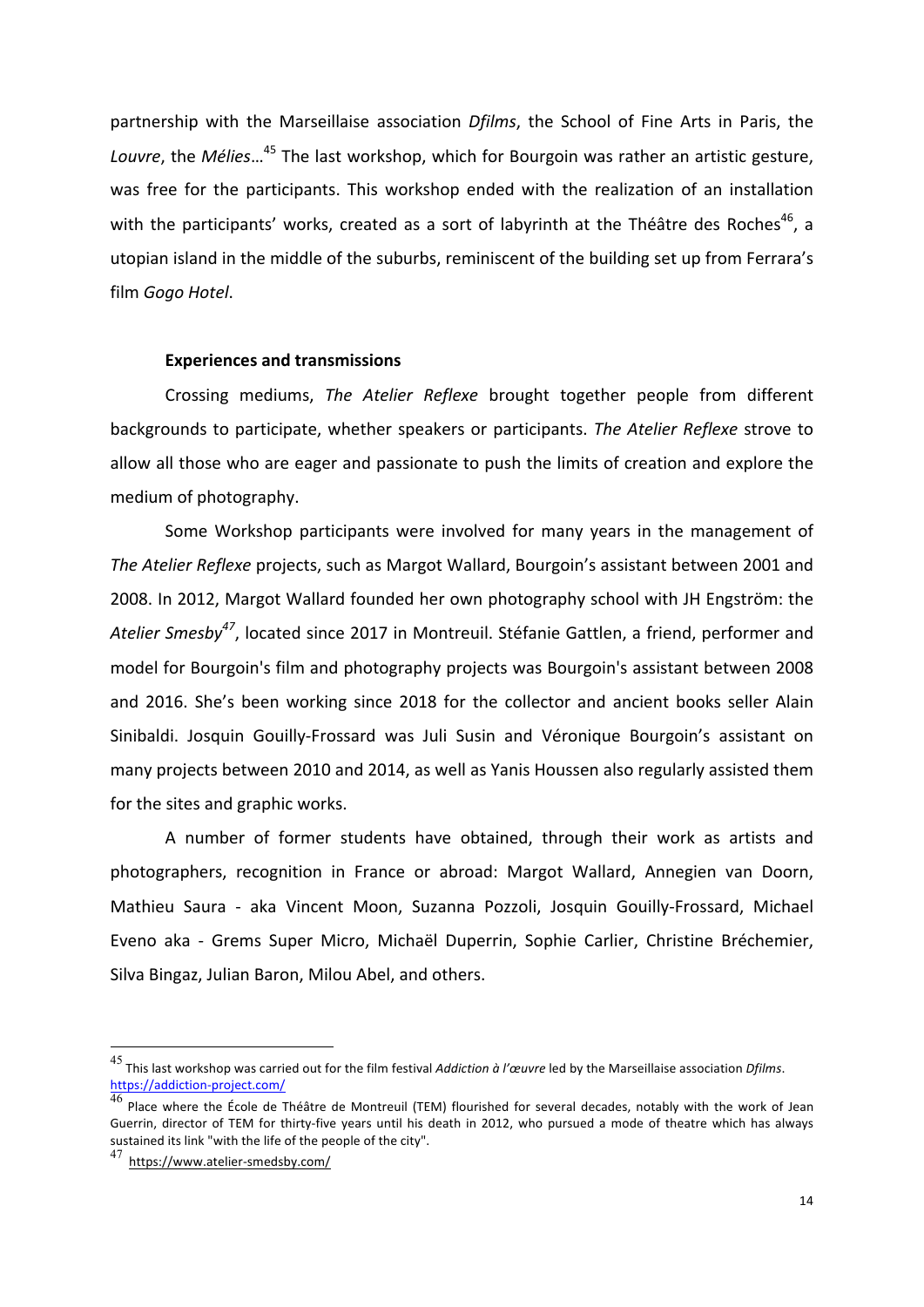## **Archives and resources**

The Atelier Reflexe's archives gathered more than twenty years of experience and show the precursor and innovative aspect of its' activity. They reflect a radical commitment to contemporary photography and a collective and supportive dynamic which stayed true through time as it spread across an international network. The sheer scope of the projects accomplished, the unique quality of the works realized, the originality of the exhibitions and editions have left a large volume of more than 4000 items gathering photographs, documents, films and artefacts. These archives are aesthetic, physical, theoretical and educational answers to the mutations of an image and of picture taking. They are a resource center  $-$  a research tool and a study topic  $-$  to question the complexity of physical, historical, social, geographical and technological transformations related to the stakes of our time.

This resource represents the living history of *The Atelier Reflexe*, that of an audacious and groundbreaking education which lived through millennia. The inventory of these archives has been made so that it would be available for future generations through an acquisition by an institution.

In 2016, the full collection of the *Atelier Reflexe* editions have been acquired by the *Kandinsky Library* of Beaubourg, in Paris.

**Direction:** Véronique Bourgoin, FR and Juli Susin, RU (from 1994 to 2001) **Executive assistant**: Margot Wallard, FR (2002 - 2008), Stéfanie Gattlen, CH, (2009 - 2016) Coordinator: 2002-2007: Clothilde Walenne Partner: Jean-Louis Leibovitch, FR (1998-2004) **Co-editors**: Dirk Bakker, NL, (1996-2013), Fotohof, AT (2004, 2007 and 2013), Royal Book Lodge (1996 - 2013)

## *Participants between 1995 and 2016*:

Participants entre 1995 et 2016 : Milou Abel NL, Guillermina Ackerman AR, Bogdan Adrian RO, Begüm Alaybeyoglu TR, Michel Alfonso FR, Guilhem Amesland FR, David Ameye FR, Christine André FR, Barni Andreas Huber AT, Maria Aya ES, Julian Baron ES, Flore Baudelot FR, Ulrike Baumann DE, Agnès Belbezet FR, Rose Benbouaou Warda DZ, Silva Bingaz TR, Didier Bodelot FR, Louise Boghossian FR, Nicolas Boisseau FR, Manuela Böhme DE, Neva Bonachera FR, Karine Bonjour FR, Marguerite Bourgoin FR, Christine Bréchemier FR, Kaspars Breidaks LV, Thomas Brizard FR, Thomas Brosset FR, Dariana Bucur RO, Sophie Carlier FR, Valentine Carlier FR, Lilas Carpentier FR, Constance Chambersfarah FR, Laeticia Chauvin FR, Gaëtan Chevrier FR, Julia Collaro FR, Jérôme Corgier FR, Etienne Cottereau FR, Margherita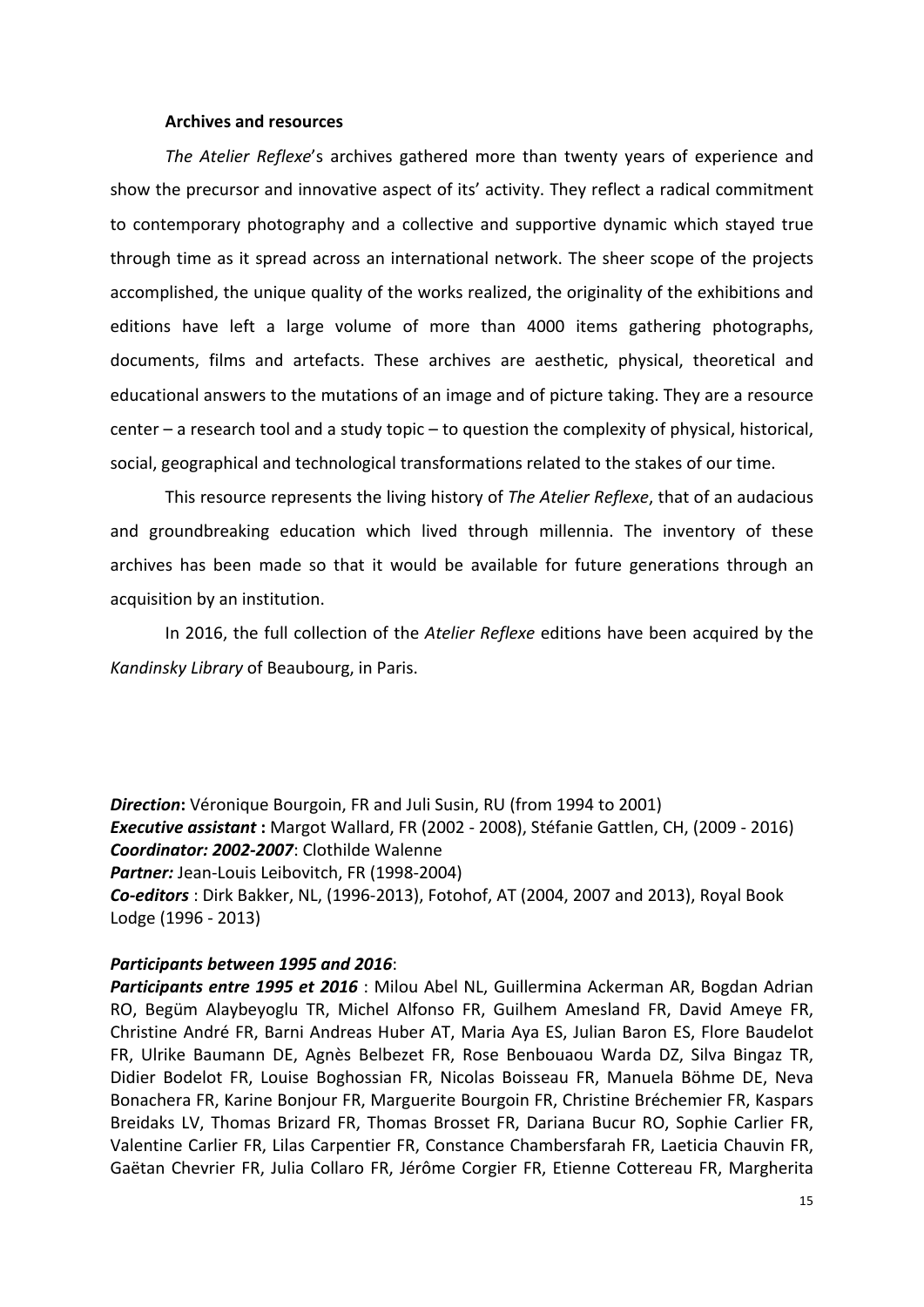Crocco IT, Ysabelle Daniel FR, Vanessa Deflache ! FR, Nicolas Delbard FR, Annegien Van Doorn NL, Laure Dreau FR, France Dubois FR, Sylvain Duffard FR, Michaël Duperrin FR, Philippe Dürr FR, Inga Erdmane NL, Michael Eveno (Grems supermicro) FR, Laïla Escartin Hamarinen ES, Marie Eschenbrenner FR, Pauline Fargue FR, Faustine Ferhmin FR, Bernhard Füreder AT, Séfanie Gattlen CH, Alexandre Garrabos FR, Elodie Gay FR, Philippe Gerlach AT, Josquin Gouilly-Frossard FR, Anila Gill FR, Thomas Glänzel AT, Katinka Goldberg NO, Evita Goze LV, Ruben Garcia Gomez ES, Rodrigo Gomez-Reina ES, Victor Gomez PT, Dana Grigore FR-RO, Benoit Gros FR, Claude Grunspan AT, Elodie Guignard FR, German Gutiérrez ES, Nicolas Haro F. Cordoba ES, Aurélie Heck DE, Anders Hellfeldt SE, Mona Hermann AT, Charlotte Hjorth-Rohde DK, Yanis Houssen FR, Nadira Hussein IR, Max Iglesias ES, Mirona Ioana Tatu RO, Valérie Jaudon FR, Frédérique Jousse FR, Kumral Kepkep TR, Janis Klimanovs LV, Bernhard Koller FR, Dimitris Koromilas GR, Quang Lama VN, Nanda Lavaquarie DK, Hélène Le Gac FR, Ghislaine Léger FR, Thomas Léonard FR, Julien Leslé FR, Pierre-André Lestocart FR, Michel Lièvre FR, Frederik Linander AT, Elias Linden SE, Anita Ljung Oden NL, Raymond Loewenthal FR, Valérie Loron FR, Marine Luszpinski FR, Kazué Makimura JP, Frédéric Margot FR, Christophe Marcel FR, Chryssoula Mamoglou GR, Léo Mauger FR, Christopher Mavric AT, Myriam Mazières FR, Tamara Mc Koy US, Sophie Meingassner AT, Julia Mejnertsen DK, Catherine Merdy FR, Silvia Micheli IT, Marketa Michalkova CZ, Martina Mikulka CZ, Julien Monténéro FR, Dominique Moreau FR, Efthimis Mouratidis GR, Petra Mühlmann AT, Francis Munka HU, Tomas Murube ES, Rieko Nakamura JP, Bjargey Olafsdottir IS, Tato Olivas ES, Christina Papafragou GR, Constantin Paschou FR, Alexandra Pazgu RO, Marine Petit FR, Florinela Petrescu RO, Thomas Poisson FR, Sophie Pölzl AT, Marius Popa RO, Susanna Pozzoli IT, Phila Primus CZ, Thanassis Raptis GR, Anne Rehbinder FR, Marjolijn Rijks NL, Birgit Rinagl ! AT, Gaëlle Riou-Kerangal FR, Alexis Robin FR, Bénédicte Ronayette FR, Yvette Rotscheid FR, Gwénaelle Sachet FR, Ilke Sahin TR, Laeticia Sanchez ES, Marie-Hélène Sauner FR, Mathieu Saura FR, Olivier Schlegelmilch FR, Sandra Schmalz DE, Loïc Seguin FR, Natascha Siegert NO, Markus Sigl AT, Judith Stehlik AT, Jeanne Susin FR, Elif Temizer TR, Suzy Théobald FR, Laurence Théodoly FR, Thomas Thomell GR, Fumie Tokki JP, Sarah Toumayan FR, Çaglar Tozluoglu TR, Gamze Tozun TR, Vela Trajkovska SI, Jean-Guy Ubiergo FR, Esra Ural TR, Lisa Vapné RU, Yedra Vargas ES, Margot Wallard FR, Thilbauld Watripont FR, Nicole Weniger AT, Lee Wing Ki CI, Hakan Yasar TR, Elif YilmazTR, Antoinette Zwirchmayr AT

**Speakers between 1995 and 2016**: May Irene Aasen NO, Michael Ackerman US, Antoine d'Agata FR, Michel et Michèle Auer CH, Sandy Amerio FR, Reza Azard FR/IR, Dirk Bakker NL, Evgen Bavcar SI, Linda Bilda AT, Henrich Berinson DE, Philippe Bérard FR, Jérémie Bonachera, FR, Fabrizio Bonachera R, Lazare Boghossian FR, Philippe Bourgoin FR, Philippe, Burin des Roziers FR, André Butzer DE, Adam Cohen USA, Rémy Comment FR, Emmanuelle Costantin FR, Katrina Daschne DE, Peter Dressler AT, Astrid Dupont-Fauville FR, J.H. Engström SE, R. Fabibi IT, Abel Ferrara US, Joan Fontcuberta ES, Gamlet & Bob Basset UA, Alberto Garcia Alix ES, Les Gelitin AT, Eric Giraud FR, Frits Gierstberg DE, Mona Hahn AT, Tobias Hauser DE, Alberto GarciacAlix ES, The Hole Garden EU, Frank Horstmann DE, Rainer Iglar AT, Mat Jacob FR, Alison Jackson UK, Libuse Jarcovjakova CZ, Bruce Kalberg US, Adolfo Kaminsky FR/ AR, Erik Kessels NL, Nina Korhonen FI, Friedl Kubelka AT, Charlet Kugel CZ, Lutz Kruger DE, Gilles Lacombe FR, Christophe Laloi FR, Jean-Pierre Lambert FR, Hélène Lamy-au-Rousseau BE, Patrick Lebescont FR, François Lecoq FR, Pascale Lecoq FR, Richard Lecoq FR, Jérôme Lefdup FR, Jochen Lempert DE, Jean-Louis Leibovitch FR, Jules Maeght FR, Dolorès Marat FR, Giorgio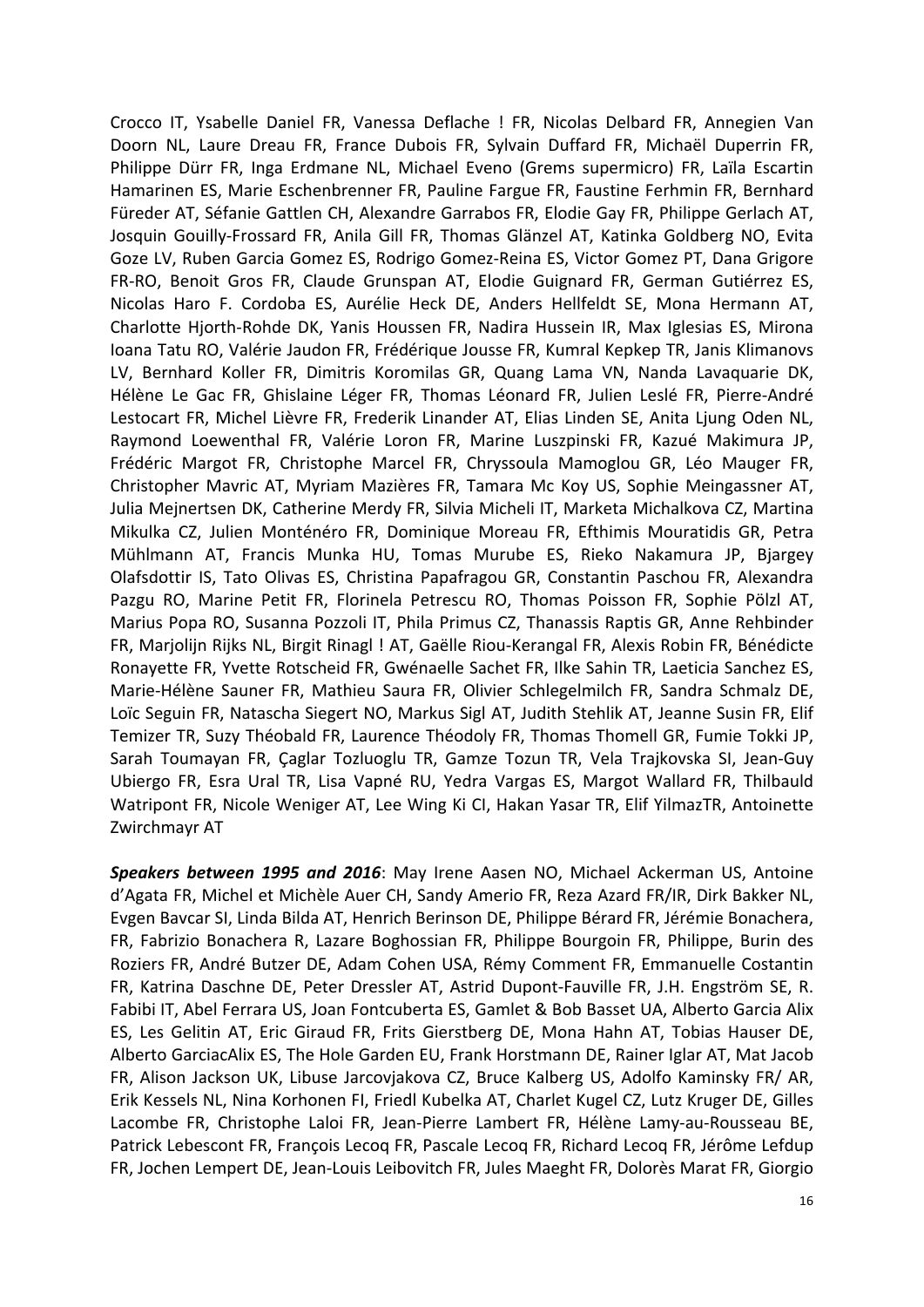Maria Pauen DE, Marion Meyer DE, Boris Mikhaïlov RU, Monika Michakova CZ, Guttorm Nordo NO, Roberto Ohrt DE, Ursula Panhaus-Bülher DE, Anders Petersen SE, Marc Räder DE, Karima Rekhamdji FR, Dick Rooster GB, Hubert Saupert AT, Gianfranco Sanguinetti IT, Martin Scorsese US, Deborah Schamoni DE, Albano Silva Pereira PT, Anatoli Susin RU, Nicola Torke DE, Fethi Traore DZ, Bastiaan Van der Velden NL, Maria Ziegelboeck AT

Partners between 1995 and 2016: France: Les Roches (Montreuil), Le Melies (Montreuil), Le 116 (Montreuil), Instants Chavirés (Montreuil), Maison Populaire (Montreuil), Le Snark (Montreuil), Chez Higgins (Montreuil), La Guillotine (Montreuil), Lumière des Roses (Montreuil), Les Démons (Montreuil / Bagnolet), Le Cinoche (Bagnolet), Eric Dahyot (Aincourt) ENSBA (Paris), the Louvre (Paris), Musée de la vie Romantique (Paris), Artists Book International (Paris), Le Bal (Paris), Francis Fichot (Paris), Galerie Florence Loewy (Paris), Un livre une image (Paris), Galerie Marion and Eva Meyer (Paris), Atelier du LEM / Ecole Jacques Lecoq (Paris), Clam Magazine (Paris), Yola Noujaim (Paris), Movistone (Paris), Inedit sound (Paris), Jean-Pierre Lambert (Paris), A la librairie (Paris), Ecole Neuville (Paris), Plug Arts (Paris), Filigranes (Paris), dfilms (Marseille), CIPM & Vieille Charité (Marseille), Atelier de Visu (Marseille), Horizon (Marseille), Backstage (Ensues), Keraunos (Fontarêche), Point de Vue Gallery (Arles), Bookshop Au fil du temps (Arles), Laure Otherwise (Arles), Voies Off (Arles), Nissan (France) - Germany: Isotrop (Hamburg), Niklas Schechinger Fine Art (Hamburg), Raum linksrechts (Hamburg), Loge (Hamburg), Support Agentur (Berlin), Art Semens Club (Hamburg), Galerie Marion Meyer (Cologne / Paris), Smozeck Polichek (Berlin) - Austria: Fotohof (Salzburg), Gartengasse (Vienna), Esteban (Vienna), Galerie Gaby Senn (Vienna), Rema Print (Vienna), Ventilazione (Vienna) - Belgium: H.Lamy in Rousseau (Brussels), Abilene (Brussels) - Greece: Photography Biennial (Thessaloniki), Kalamitsi Foundation (Athens), French Institute of Thessaloniki (Thessaloniki), Thessaloniki Museum of Photography (Thessaloniki) - Spain: Centro Andaluz De La Fotografia (Almeria), Le Hangar (Barcelona), Galerie Maeght (Barcelona) - Italy: Fagiolino (Tuscany) - Ireland: Chlotilde Walenne (Dublin) -Latvia: Alliance Française (Riga), ISSP (Ludza) - Norway: El Djarida (Oslo) - Netherlands: Dirk Bakker Boeken (Amsterdam), Netherland Foto Museum, (Rotterdam), Kessels Kramer (Amsterdam) Portugal: Encontros Fotografica (Coimbra), Contentores / P28 (Lisbon) - Czech Republic: Agence Editoriale Internationale (Prague), The School for Photographic Studies (Prague), Suzanne Pastor (Prague) - Romania: Sibiu Arterapie (Sibiu), Fotoclub Orizont (Sibiu), University of Film and Photography of Götteborg Switzerland: Auer photo Foundation (Hermance) - Turkey: Tutün Deposu Ek bina (Istanbul), IFSAK (Istanbul) - China: Caochangdi Photospring (Pekin), Art Channel Gallery (Pekin) - USA: Ewa Worcjack (Los Angeles), Ideal Glass Gallery (New York)

**Project support between 2003 and 2016**: Montreuil Town Hall, Département de la Seine-Saint-Denis Council, Région Ile-de-France Council, French Institute, European Commission (Culture 2000/ Europe créative).

# Some links:

Atelier Reflexe: http://www.atelier-reflexe.org/ Royal Book Lodge: http://www.royalbooklodge.com/en